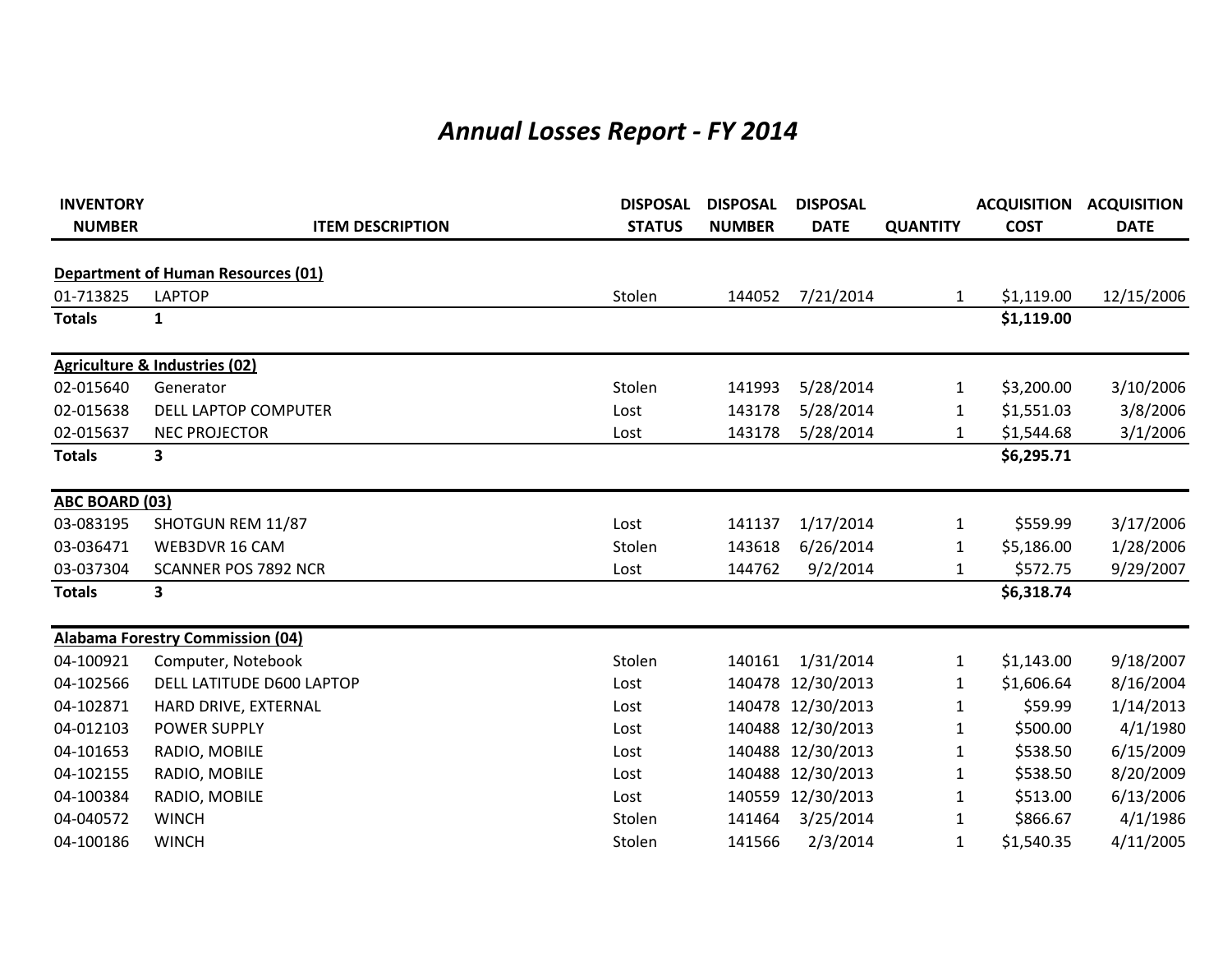| <b>INVENTORY</b> |                                        | <b>DISPOSAL</b> | <b>DISPOSAL</b> | <b>DISPOSAL</b> |                 | <b>ACQUISITION ACQUISITION</b> |             |
|------------------|----------------------------------------|-----------------|-----------------|-----------------|-----------------|--------------------------------|-------------|
| <b>NUMBER</b>    | <b>ITEM DESCRIPTION</b>                | <b>STATUS</b>   | <b>NUMBER</b>   | <b>DATE</b>     | <b>QUANTITY</b> | <b>COST</b>                    | <b>DATE</b> |
| 04-100069        | <b>CASH REGISTER</b>                   | Lost            | 142446          | 4/2/2014        | $\mathbf{1}$    | \$500.00                       | 10/1/2004   |
| 04-014298        | <b>WINCH</b>                           | Stolen          | 143115          | 5/20/2014       | 1               | \$4,500.00                     | 11/1/1986   |
| 04-101855        | RADIO, MOBILE                          | Lost            | 143468          | 6/17/2014       | 1               | \$538.50                       | 8/24/2009   |
| <b>Totals</b>    | 12                                     |                 |                 |                 |                 | \$12,845.15                    |             |
|                  | <b>Attorney General's Office (06)</b>  |                 |                 |                 |                 |                                |             |
| 06-015101        | LAPTOP, DELL LATITUDE D830             | Stolen          | 142912          | 5/12/2014       | $\mathbf{1}$    | \$1,551.03                     | 9/17/2007   |
| 06-015752        | LAPTOP, APPLE IPAD 32GB                | Stolen          | 142912          | 5/12/2014       | 1               | \$553.45                       | 4/29/2013   |
| <b>Totals</b>    | $\overline{2}$                         |                 |                 |                 |                 | \$2,104.48                     |             |
|                  | <b>House of Representatives (09)</b>   |                 |                 |                 |                 |                                |             |
| 09-002251        | CPU-PERSONAL COMPUTER                  | Lost            | 142204          | 5/7/2014        | $\mathbf{1}$    | \$982.00                       | 4/1/2001    |
| 09-002705        | <b>PRINTER</b>                         | Lost            | 142215          | 5/7/2014        | 1               | \$2,475.00                     | 3/28/2008   |
| 09-002248        | RADIO-2WAY TRANSCEIVER                 | Lost            | 142948          | 5/7/2014        | 1               | \$595.00                       | 3/1/2001    |
| 09-002645        | <b>LAP TOP</b>                         | Lost            | 142954          | 5/7/2014        | 1               | \$1,551.00                     | 8/30/2006   |
| 09-002827        | <b>LAP TOP</b>                         | Lost            | 142954          | 5/7/2014        | 1               | \$1,551.00                     | 7/3/2008    |
| <b>Totals</b>    | 5                                      |                 |                 |                 |                 | \$7,154.00                     |             |
|                  | <b>Department of Conservation (11)</b> |                 |                 |                 |                 |                                |             |
| 11-098192        | RIFLE RUGER 10-22 .22CAL               | Stolen          | 141914          | 2/27/2014       | $\mathbf{1}$    | \$197.00                       | 1/24/2013   |
| 11-093188        | RADIO, DIGITAL, MOTOROLA R765          | Lost            | 142447          | 4/4/2014        | 1               | \$850.00                       | 1/12/2011   |
| 11-093864        | ACOUSTIC MONITORING RECEIVER VEMCO     | Stolen          | 144826          | 9/5/2014        | 1               | \$1,490.46                     | 5/2/2012    |
| <b>Totals</b>    | 3                                      |                 |                 |                 |                 | \$2,537.46                     |             |
|                  | <b>DEPARTMENT OF CORRECTIONS (12)</b>  |                 |                 |                 |                 |                                |             |
| 12-102363        | <b>COMPUTER I PAD</b>                  | Stolen          | 143199          | 5/30/2014       | 1               | \$400.00                       | 10/16/2013  |
| 12-070539        | <b>RADIO PORTABLE</b>                  | Lost            | 143200          | 5/30/2014       | 1               | \$405.00                       | 7/11/2002   |
| 12-071408        | <b>RADIO PORTABLE</b>                  | Lost            | 143200          | 5/30/2014       | 1               | \$481.25                       | 8/22/2005   |
| 12-071409        | <b>RADIO PORTABLE</b>                  | Lost            | 143200          | 5/30/2014       | 1               | \$481.25                       | 8/22/2005   |
| 12-067377        | <b>CAMERA DIGITAL</b>                  | Lost            | 143200          | 5/30/2014       | 1               | \$185.00                       | 3/9/2007    |
| 12-073681        | <b>RADIO PORTABLE</b>                  | Lost            | 143771          | 6/30/2014       | $\mathbf{1}$    | \$420.00                       | 4/17/2013   |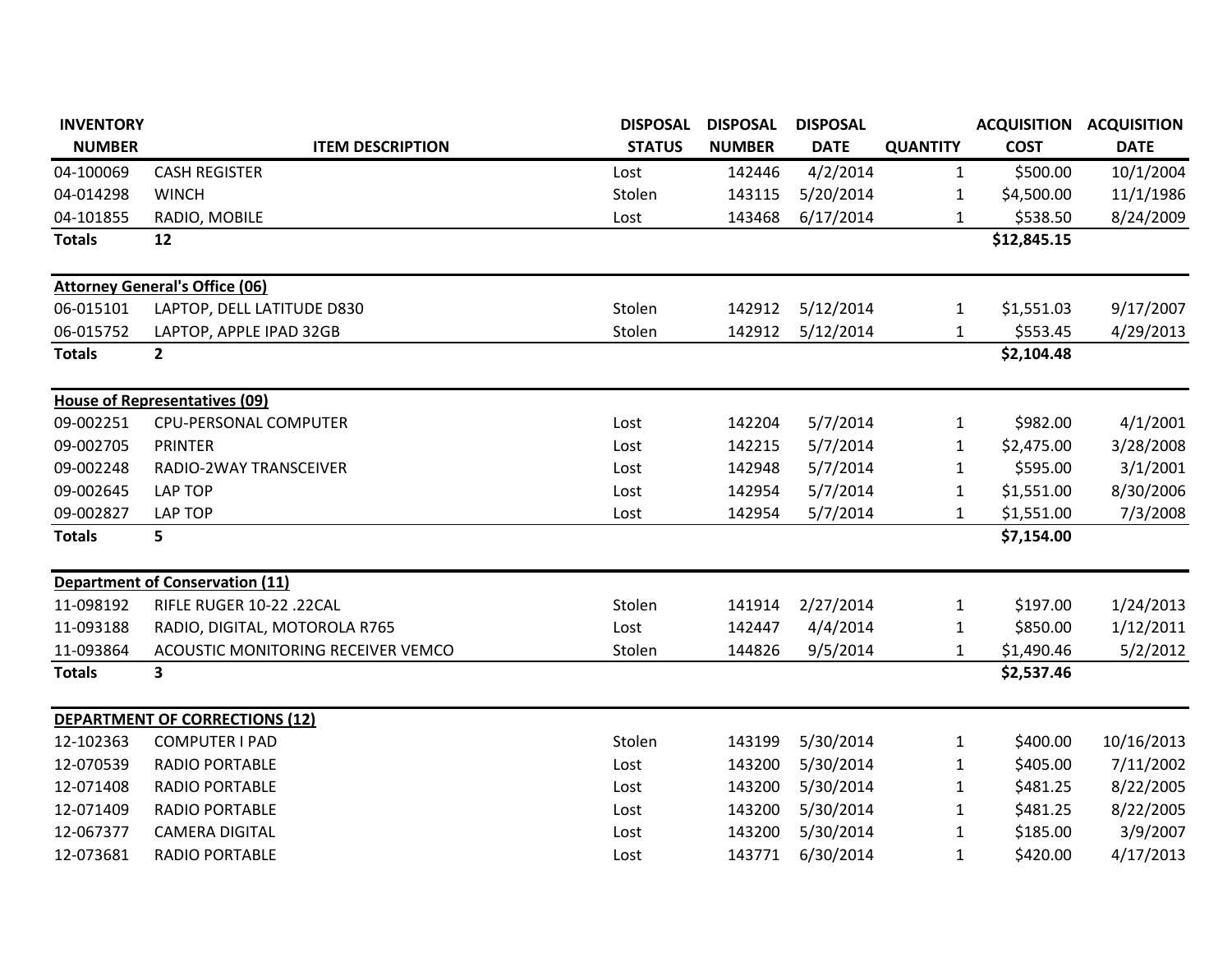| <b>INVENTORY</b> |                                          | <b>DISPOSAL</b> | <b>DISPOSAL</b> | <b>DISPOSAL</b> |                 | <b>ACQUISITION</b> | <b>ACQUISITION</b> |
|------------------|------------------------------------------|-----------------|-----------------|-----------------|-----------------|--------------------|--------------------|
| <b>NUMBER</b>    | <b>ITEM DESCRIPTION</b>                  | <b>STATUS</b>   | <b>NUMBER</b>   | <b>DATE</b>     | <b>QUANTITY</b> | <b>COST</b>        | <b>DATE</b>        |
| 12-042676        | PISTOL 40 CALIBER SEMI-AUTOMATIC         | Stolen          | 144460          | 8/13/2014       | 1               | \$357.00           | 2/15/2008          |
| <b>Totals</b>    | $\overline{\mathbf{z}}$                  |                 |                 |                 |                 | \$2,729.50         |                    |
|                  | ALABAMA COURT OF CRIMINAL APPEALS (13)   |                 |                 |                 |                 |                    |                    |
| 13-001364        | <b>FIREWALL</b>                          | Lost            | 144705          | 8/27/2014       | $\mathbf{1}$    | \$625.00           | 8/29/2003          |
| <b>Totals</b>    | $\mathbf{1}$                             |                 |                 |                 |                 | \$625.00           |                    |
|                  | <b>Department of Education (15)</b>      |                 |                 |                 |                 |                    |                    |
| 15-049034        | Modem.9600 DIAL V.32.AT&T                | Lost            | 142817          | 5/19/2014       | 1               | \$220.00           | 7/1/1994           |
| 15-053251        | Chair.Management.Indiana                 | Lost            | 142817          | 5/19/2014       | 1               | \$500.74           | 9/12/2005          |
| 15-907663        | iPad2.A1395.Apple                        | Lost            | 142836          | 5/1/2014        | 1               | \$499.00           | 6/15/2011          |
| 15-056737        | Chair.Pneumatic.Arms.Steelcase           | Lost            | 142837          | 5/1/2014        | 1               | \$751.68           | 1/14/2003          |
| 15-908426        | iPad.A1458.Apple                         | Lost            | 142837          | 5/1/2014        | 1               | \$499.00           | 11/5/2012          |
| 15-055036        | Palm Pilot.PDA.Visor.HandSpring          | Lost            | 142838          | 5/1/2014        | 1               | \$175.00           | 2/15/2002          |
| 15-056985        | CPU.Laptop.Latitude D820.Dell            | Lost            | 142838          | 5/1/2014        | 1               | \$1,551.03         | 8/7/2006           |
| 15-057318        | CPU.Laptop.Latitude D820.Dell            | Lost            | 142838          | 5/1/2014        | 1               | \$1,551.03         | 7/2/2007           |
| 15-055353        | Printer.Computer.2200D.HP                | Lost            | 143165          | 6/3/2014        | 1               | \$693.09           | 5/16/2002          |
| 15-056451        | Printer.Computer.2430DTN.HP              | Lost            | 143165          | 6/3/2014        | 1               | \$942.82           | 2/10/2006          |
| 15-058097        | CPU.Laptop.Lati E6400.Dell               | Lost            | 143165          | 6/3/2014        | $\mathbf{1}$    | \$1,512.00         | 8/12/2009          |
| 15-058563        | CPU.Laptop.Lati2120.Dell                 | Lost            | 143165          | 6/3/2014        | 1               | \$590.20           | 4/15/2011          |
| 15-057716        | CPU.Desktop.Optiplex745.Dell             | Lost            | 143487          | 7/18/2014       | 1               | \$870.53           | 2/11/2008          |
| 15-058650        | iPad.Wi-Fi.32GB.Apple                    | Lost            | 144408          | 8/7/2014        | $\mathbf{1}$    | \$599.00           | 4/11/2011          |
| <b>Totals</b>    | 14                                       |                 |                 |                 |                 | \$10,955.12        |                    |
|                  | <b>Examiners of Public Accounts (18)</b> |                 |                 |                 |                 |                    |                    |
| 18-001470        | <b>CALCULATOR</b>                        | Lost            | 141989          | 4/4/2014        | $\mathbf{1}$    | \$276.75           | 2/15/1986          |
| 18-001475        | <b>CALCULATOR</b>                        | Lost            | 141989          | 4/4/2014        | 1               | \$276.75           | 2/15/1986          |
| 18-001441        | <b>CALCULATOR</b>                        | Lost            | 141989          | 4/4/2014        | 1               | \$276.75           | 12/15/1985         |
| <b>Totals</b>    | 3                                        |                 |                 |                 |                 | \$830.25           |                    |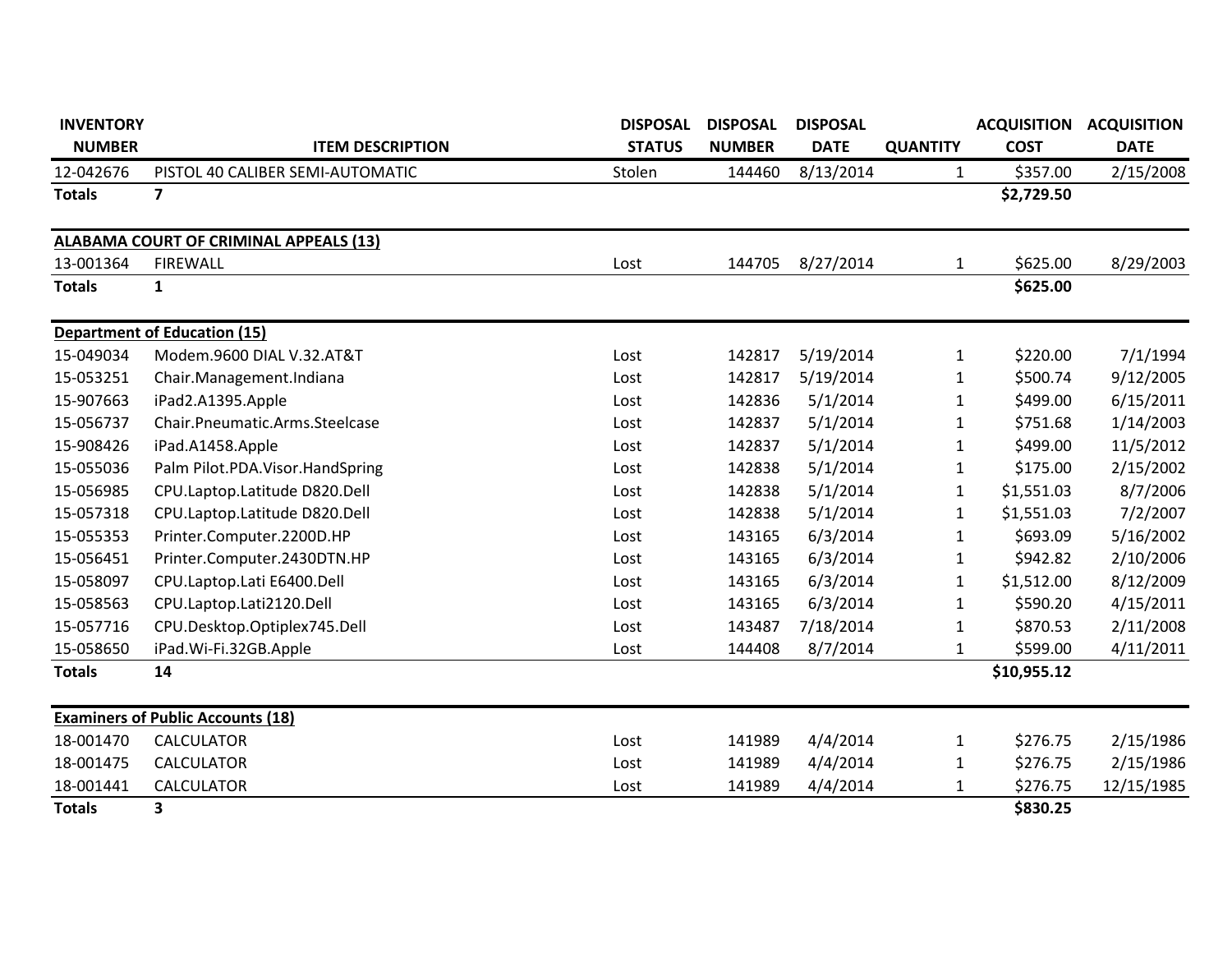| <b>INVENTORY</b>              |                                          | <b>DISPOSAL</b> | <b>DISPOSAL</b> | <b>DISPOSAL</b> |                 |             | <b>ACQUISITION ACQUISITION</b> |
|-------------------------------|------------------------------------------|-----------------|-----------------|-----------------|-----------------|-------------|--------------------------------|
| <b>NUMBER</b>                 | <b>ITEM DESCRIPTION</b>                  | <b>STATUS</b>   | <b>NUMBER</b>   | <b>DATE</b>     | <b>QUANTITY</b> | <b>COST</b> | <b>DATE</b>                    |
|                               |                                          |                 |                 |                 |                 |             |                                |
| <b>Governor's Office (21)</b> |                                          |                 |                 |                 |                 |             |                                |
| 21-003267                     | Apple, iPad                              | Stolen          | 144968          | 9/29/2014       | $\mathbf{1}$    | \$529.99    | 9/16/2014                      |
| <b>Totals</b>                 | $\mathbf{1}$                             |                 |                 |                 |                 | \$529.99    |                                |
|                               | <b>Department of Public Health (23)</b>  |                 |                 |                 |                 |             |                                |
| 23-085204                     | Laptop                                   | Stolen          | 140349          | 11/8/2013       | $\mathbf{1}$    | \$1,508.00  | 1/19/2009                      |
| 23-091589                     | <b>LAPTOP</b>                            | Stolen          | 140350          | 11/8/2013       | 1               | \$933.00    | 8/8/2012                       |
| 23-084303                     | Conference Table Rectangular             | Destroyed       | 140353          | 11/8/2013       | 1               | \$835.00    | 9/3/2008                       |
| 23-087058                     | BANNERSTAND                              | Stolen          | 140354          | 11/8/2013       | 1               | \$742.00    | 6/21/2010                      |
| 23-087063                     | BANNERSTAND                              | Stolen          | 140354          | 11/8/2013       | $\mathbf{1}$    | \$742.00    | 6/21/2010                      |
| 23-084684                     | <b>LDX Analyzer</b>                      | Destroyed       | 142448          | 4/11/2014       | $\mathbf{1}$    | \$1,478.00  | 11/21/2008                     |
| 23-087581                     | Laptop                                   | Stolen          | 142983          | 5/19/2014       | $\mathbf{1}$    | \$933.00    | 9/8/2010                       |
| 23-093711                     | <b>LAPTOP</b>                            | Stolen          | 144515          | 8/21/2014       | $\mathbf{1}$    | \$1,228.00  | 7/26/2013                      |
| 23-088384                     | PC                                       | Stolen          | 144937          | 9/24/2014       | $\mathbf{1}$    | \$754.00    | 9/9/2010                       |
| 23-080478                     | Laptop                                   | Lost            | 144940          | 9/24/2014       | $\mathbf{1}$    | \$1,508.00  | 5/30/2007                      |
| <b>Totals</b>                 | 10                                       |                 |                 |                 |                 | \$10,661.00 |                                |
|                               | <b>DEPARTMENT OF LABOR (25)</b>          |                 |                 |                 |                 |             |                                |
| 25-059589                     | 2011 CHEV IMPALA GREY S-2156A            | Destroyed       | 142098          | 3/11/2014       | 1               | \$17,055.40 | 5/27/2011                      |
| 25-060981                     | LAPTOP ELITEBOOK REVOLVE 810             | Stolen          | 142316          | 4/2/2014        | 1               | \$1,354.00  | 12/20/2013                     |
| <b>Totals</b>                 | $\overline{2}$                           |                 |                 |                 |                 | \$18,409.40 |                                |
|                               | <b>Armory Commission (29)</b>            |                 |                 |                 |                 |             |                                |
| 29-017135                     | Truck 1/2 T STD Cab SWB                  | Destroyed       | 142141          | 4/16/2014       | $\mathbf{1}$    | \$12,848.00 | 12/17/2008                     |
| <b>Totals</b>                 | $\mathbf{1}$                             |                 |                 |                 |                 | \$12,848.00 |                                |
|                               | <b>Board of Pardons and Paroles (31)</b> |                 |                 |                 |                 |             |                                |
| 31-011873                     | <b>ROUTER</b>                            | Lost            | 142355          | 3/27/2014       | 1               | \$540.39    | 12/1/2004                      |
| 31-011874                     | PORT SWITCH WITH 2 SLOT CARDS            | Lost            | 142355          | 3/27/2014       | 1               | \$1,841.90  | 7/2/2009                       |
| 31-009093                     | LAPTOP, GATEWAY M275E TABLET             | Lost            | 143150          | 5/30/2014       | $\mathbf{1}$    | \$1,797.98  | 6/16/2004                      |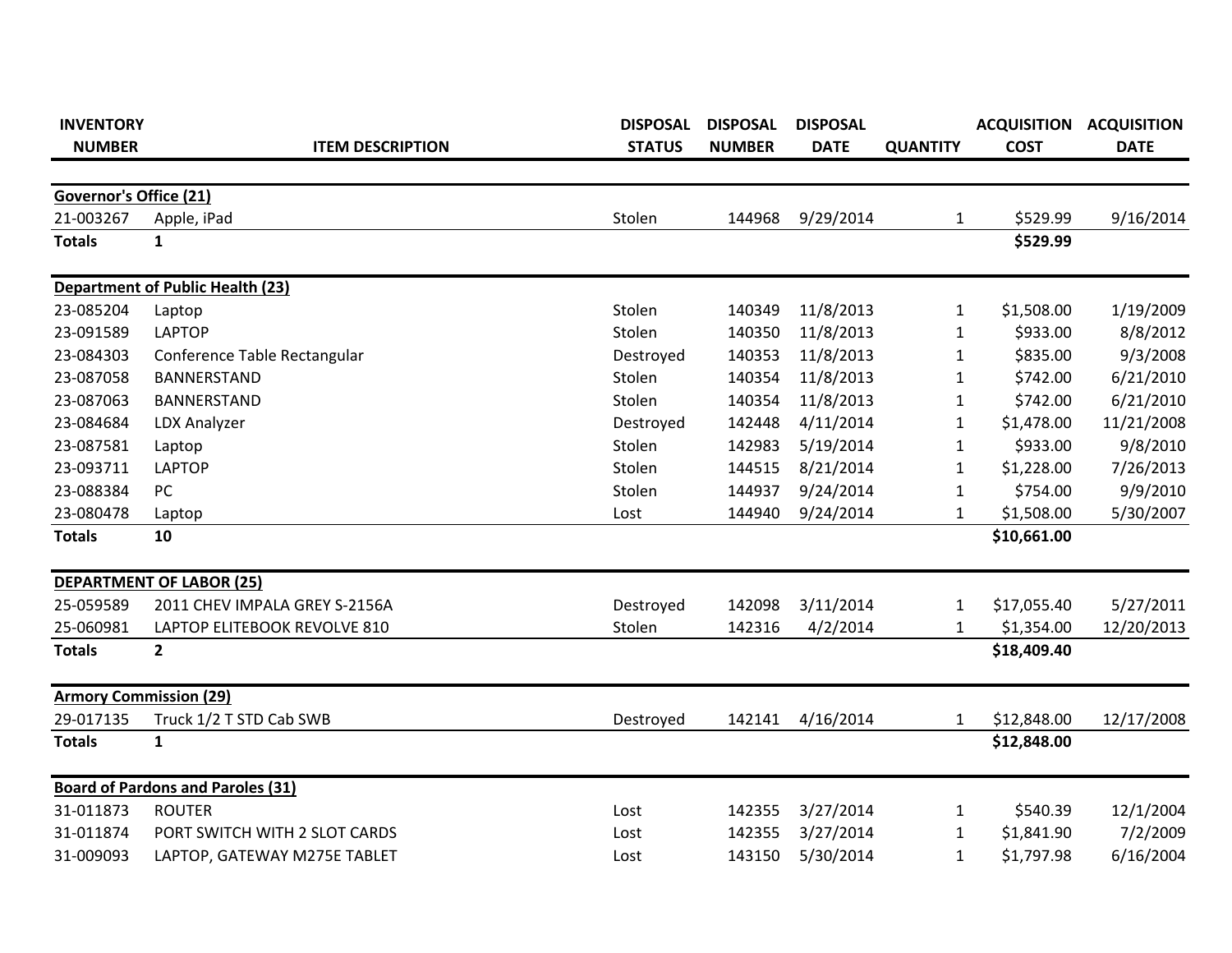| <b>INVENTORY</b> |                                               | <b>DISPOSAL</b> | <b>DISPOSAL</b> | <b>DISPOSAL</b> |                 | <b>ACQUISITION</b> | <b>ACQUISITION</b> |
|------------------|-----------------------------------------------|-----------------|-----------------|-----------------|-----------------|--------------------|--------------------|
| <b>NUMBER</b>    | <b>ITEM DESCRIPTION</b>                       | <b>STATUS</b>   | <b>NUMBER</b>   | <b>DATE</b>     | <b>QUANTITY</b> | <b>COST</b>        | <b>DATE</b>        |
| 31-010234        | 2001 Ford Crown Vic                           | Stolen          | 143186          | 5/29/2014       | $\mathbf{1}$    | \$9,300.00         | 11/7/2005          |
| 31-007839        | MOTOROLA I560 DATAPHONE                       | Stolen          | 144982          | 9/29/2014       | $\mathbf{1}$    | \$140.00           | 8/9/2001           |
| <b>Totals</b>    | 5                                             |                 |                 |                 |                 | \$13,620.27        |                    |
|                  | Alabama Department of Public Safety (35)      |                 |                 |                 |                 |                    |                    |
| 35-057839        | SIREN/LIGHT MODULE FEDERAL                    | Destroyed       | 142142          | 3/11/2014       | 1               | \$1,040.70         | 10/22/2002         |
| 35-057848        | RADIO MOBILE ERICCSON ORION                   | Destroyed       | 142142          | 3/11/2014       | $\mathbf{1}$    | \$1,885.70         | 11/19/2002         |
| 35-060412        | NIGHT VISION SCOPE GEN III                    | Destroyed       | 142304          | 4/17/2014       | $\mathbf{1}$    | \$2,995.00         | 1/31/2005          |
| 35-042876        | RADIO MOBILE GE ORION                         | Destroyed       | 142617          | 4/23/2014       | $\mathbf{1}$    | \$2,529.34         | 12/30/1996         |
| 35-049128        | REPEATER VEH MOBILE 800MHZ                    | Destroyed       | 142617          | 4/23/2014       | $\mathbf{1}$    | \$2,320.00         | 9/14/1999          |
| 35-061245        | CAMERA DIGITAL IN-CAR SYSTEM                  | Destroyed       | 142617          | 4/23/2014       | $\mathbf{1}$    | \$4,995.00         | 9/26/2005          |
| 35-071288        | <b>RADAR STALKER 2X</b>                       | Destroyed       | 142617          | 4/23/2014       | $\mathbf{1}$    | \$2,670.33         | 4/16/2007          |
| 35-074140        | Port Replicator/Dock, Ledco, DS.CFX2.Z1       | Destroyed       | 142617          | 4/23/2014       | $\mathbf{1}$    | \$641.00           | 3/4/2009           |
| 35-065522        | AUTO, DODGE CHARGER POLICE 4 DR 2010          | Destroyed       | 142617          | 4/23/2014       | $\mathbf{1}$    | \$22,430.00        | 6/25/2010          |
| 35-075466        | BLUE LIGHT, WHELEN INNER EDGE FRONT, 10       | Destroyed       | 142617          | 4/23/2014       | $\mathbf 1$     | \$1,799.96         | 10/6/2010          |
| 35-075493        | BLUE LIGHT, WHELEN, INNER EDGE REAR           | Destroyed       | 142617          | 4/23/2014       | $\mathbf{1}$    | \$2,037.45         | 10/7/2010          |
| 35-077869        | RADIATION DETECTOR, RADEYE PRD THERMO         | Destroyed       | 142617          | 4/23/2014       | $\mathbf{1}$    | \$1,940.00         | 1/27/2012          |
| 35-078617        | BLUE LIGHT, INNER EDGE FRONT DODGE CHARGER    | Destroyed       | 143026          | 6/3/2014        | $\mathbf{1}$    | \$527.47           | 3/30/2012          |
| 35-078618        | BLUE LIGHT, INNER EDGE REAR DODGE CHARGER     | Destroyed       | 143026          | 6/3/2014        | $\mathbf{1}$    | \$628.18           | 3/30/2012          |
| 35-079143        | Harddrive, Portable Western My Passport 500GB | Stolen          | 143538          | 6/23/2014       | $\mathbf{1}$    | \$78.66            | 11/6/2012          |
| 35-061533        | RADIO PORTABLE 800 MHZ M/A-COM                | Lost            | 143557          | 7/11/2014       | $\mathbf{1}$    | \$1,494.80         | 9/27/2005          |
| 35-076255        | DELL OPTIPLEX GX280D DESKTOP                  | Lost            | 143558          | 7/11/2014       | $\mathbf{1}$    | \$710.73           | 8/7/2005           |
| 35-074365        | Radio, Mobile, G.E.                           | Lost            | 143754          | 7/1/2014        | $\mathbf 1$     | \$3,380.00         | 7/7/2009           |
| 35-032108        | LENS-LENS, 15MM FISHEYE, CANON                | Lost            | 143755          | 7/1/2014        | $\mathbf{1}$    | \$739.00           | 5/15/1919          |
| 35-047793        | CAMCORDER VHS-C W/BATTERY PK                  | Lost            | 143755          | 7/1/2014        | $\mathbf{1}$    | \$571.66           | 10/15/1997         |
| 35-050313        | CAMERA HANDHELD DIGITAL 8MM W/                | Lost            | 143755          | 7/1/2014        | $\mathbf{1}$    | \$1,022.00         | 3/6/2001           |
| 35-070108        | <b>CAMERA PACKAGE DIGITAL CANON</b>           | Lost            | 143755          | 7/1/2014        | $\mathbf{1}$    | \$1,868.20         | 7/31/2006          |
| 35-073051        | Printer, HP, Laserjet P2015X                  | Lost            | 143756          | 7/11/2014       | $\mathbf{1}$    | \$528.41           | 3/28/2008          |
| 35-030457        | RADIO MOBILE GE DELTA                         | Lost            | 143757          | 7/11/2014       | $\mathbf{1}$    | \$1,659.00         | 3/15/1919          |
| 35-058543        | CPU TS5 DELL GX 260                           | Lost            | 143757          | 7/11/2014       | $\mathbf{1}$    | \$2,929.00         | 4/30/2003          |
| 35-066308        | GAS GUN 37MM SS MANVILLE                      | Lost            | 143759          | 7/1/2014        | $\mathbf{1}$    | \$100.00           | 2/7/2003           |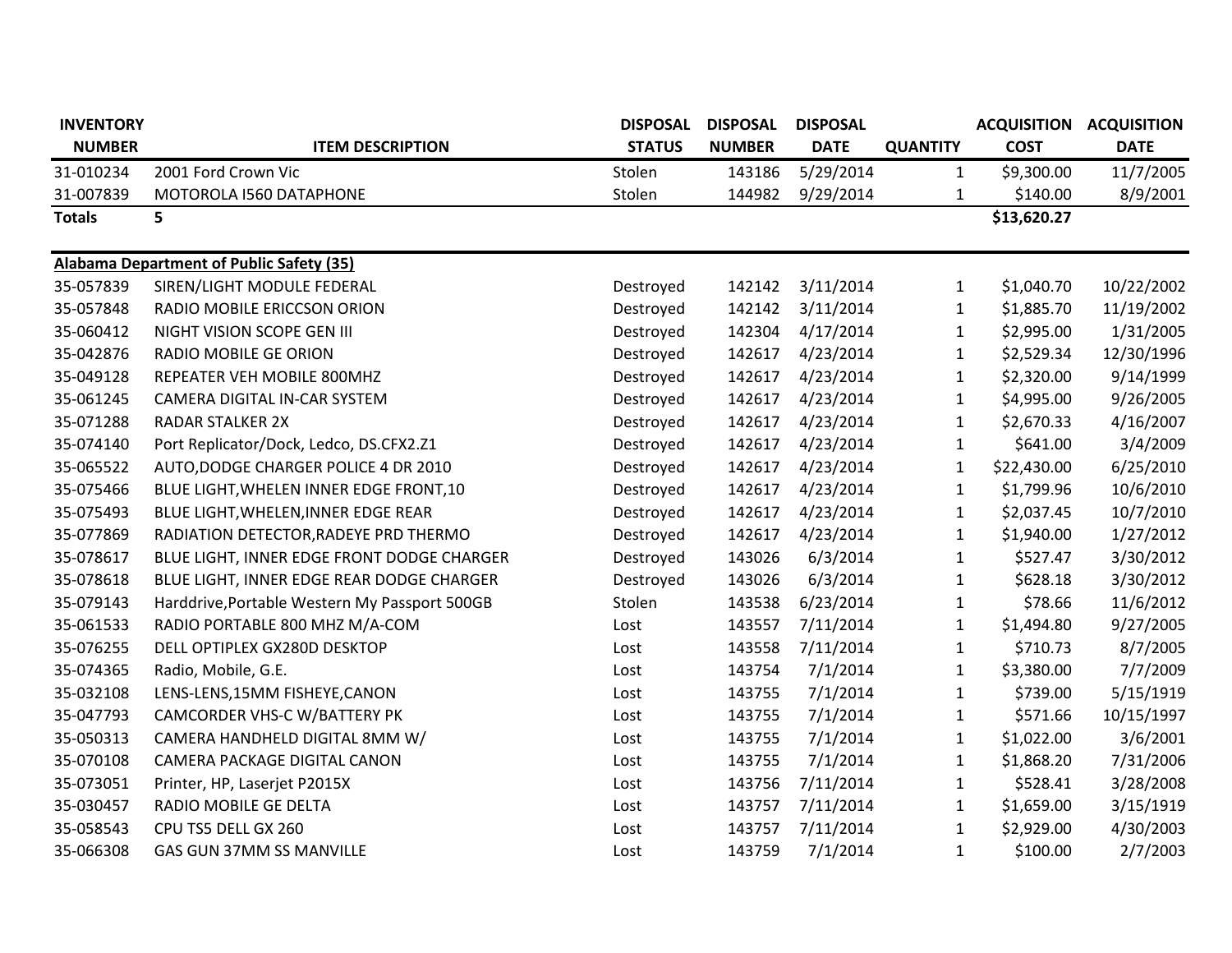| <b>INVENTORY</b> |                                          | <b>DISPOSAL</b> | <b>DISPOSAL</b> | <b>DISPOSAL</b> |                 | <b>ACQUISITION ACQUISITION</b> |             |
|------------------|------------------------------------------|-----------------|-----------------|-----------------|-----------------|--------------------------------|-------------|
| <b>NUMBER</b>    | <b>ITEM DESCRIPTION</b>                  | <b>STATUS</b>   | <b>NUMBER</b>   | <b>DATE</b>     | <b>QUANTITY</b> | <b>COST</b>                    | <b>DATE</b> |
| 35-060423        | <b>CPU DESKTOP DELL</b>                  | Lost            | 143761          | 7/1/2014        | $\mathbf{1}$    | \$870.53                       | 1/31/2005   |
| 35-070344        | CPU DESKTOP DELL GX620                   | Lost            | 143761          | 7/1/2014        | $\mathbf{1}$    | \$870.53                       | 9/28/2006   |
| 35-070346        | CPU DESKTOP DELL GX620                   | Lost            | 143761          | 7/1/2014        | $\mathbf{1}$    | \$870.53                       | 9/28/2006   |
| 35-070348        | CPU DESKTOP DELL GX620                   | Lost            | 143761          | 7/1/2014        | $\mathbf{1}$    | \$870.53                       | 9/28/2006   |
| 35-057636        | MONITOR 19 IN.CLR.W/DOCKING UN           | Lost            | 143762          | 7/1/2014        | $\mathbf{1}$    | \$922.00                       | 6/28/2002   |
| 35-076265        | METER, CODE DONGLE COMBO ENCASE PORTABLE | Lost            | 143763          | 7/1/2014        | $\mathbf{1}$    | \$695.00                       | 2/17/2011   |
| 35-033440        | WALKIE TALKIE 800 MHZ GE MPD             | Lost            | 143779          | 7/8/2014        | $\mathbf{1}$    | \$2,535.00                     | 8/15/1919   |
| 35-050130        | REPEATER 800 GE                          | Lost            | 143779          | 7/8/2014        | $\mathbf{1}$    | \$3,500.00                     | 9/14/1920   |
| 35-050131        | REPEATER 800 GE                          | Lost            | 143779          | 7/8/2014        | $\mathbf{1}$    | \$3,500.00                     | 9/14/1920   |
| 35-050132        | REPEATER 800 GE                          | Lost            | 143779          | 7/8/2014        | $\mathbf{1}$    | \$3,500.00                     | 9/14/1920   |
| 35-050133        | REPEATER 800 GE                          | Lost            | 143779          | 7/8/2014        | $\mathbf{1}$    | \$3,500.00                     | 9/14/1920   |
| 35-050134        | REPEATER 800 GE                          | Lost            | 143779          | 7/8/2014        | $\mathbf{1}$    | \$3,500.00                     | 9/14/1920   |
| 35-058463        | RADIO BASE 800 GE MASTER II              | Lost            | 143779          | 7/8/2014        | $\mathbf{1}$    | \$800.00                       | 2/6/2003    |
| 35-077917        | RADIO, MOBILE M7100IP HARRIS             | Lost            | 143779          | 7/8/2014        | $\mathbf{1}$    | \$3,624.00                     | 3/23/2012   |
| 35-037740        | WALKIE/TALKIE, W/CHARGER, ICO            | Lost            | 143780          | 7/8/2014        | $\mathbf{1}$    | \$589.00                       | 6/15/1919   |
| 35-038697        | RADIO SCAN G.E.                          | Lost            | 143780          | 7/8/2014        | $\mathbf{1}$    | \$586.00                       | 9/15/1919   |
| 35-042491        | RADIO MOBILE ERICSSON MDX                | Lost            | 143780          | 7/8/2014        | $\mathbf{1}$    | \$819.00                       | 9/9/1919    |
| 35-049360        | REPEATER VEH MOBILE 800MHZ               | Lost            | 143780          | 7/8/2014        | $\mathbf{1}$    | \$2,320.00                     | 10/5/1919   |
| 35-049482        | REPEATER VEH MOBILE 800MHZ               | Lost            | 143780          | 7/8/2014        | $\mathbf{1}$    | \$2,320.00                     | 9/14/1999   |
| 35-057140        | RADIO MOBILE ERICCSON ORION              | Lost            | 143780          | 7/8/2014        | $\mathbf{1}$    | \$1,873.60                     | 8/15/2002   |
| 35-057452        | <b>REPEATER GE</b>                       | Lost            | 143780          | 7/8/2014        | $\mathbf{1}$    | \$1,500.00                     | 5/8/2002    |
| 35-042735        | RADIO MOBILE GE ORION                    | Lost            | 143781          | 7/8/2014        | $\mathbf{1}$    | \$2,529.34                     | 12/30/1996  |
| 35-049087        | SYS VIDEO/AUDIO VEH SONY TRV25           | Lost            | 143781          | 7/8/2014        | $\mathbf{1}$    | \$3,185.00                     | 10/14/1998  |
| 35-049096        | SYS VIDEO/AUDIO VEH SONY TRV25           | Lost            | 143781          | 7/8/2014        | $\mathbf{1}$    | \$3,185.00                     | 10/14/1998  |
| 35-058454        | PHONE SWITCH TEL PLUS                    | Lost            | 143781          | 7/8/2014        | $\mathbf{1}$    | \$700.00                       | 2/6/2003    |
| 35-040623        | LAWNMOWER 26IN. 8.5HP                    | Lost            | 143782          | 7/18/2014       | $\mathbf{1}$    | \$749.00                       | 1/27/1995   |
| 35-057477        | CPU W/16 IN. MONITOR DELL OPTI           | Lost            | 143792          | 7/18/2014       | $\mathbf{1}$    | \$1,689.96                     | 5/20/2002   |
| 35-076310        | SCANNER, PANASONIC KV-S1025C L1          | Lost            | 143792          | 7/18/2014       | $\mathbf{1}$    | \$1,000.00                     | 3/4/2011    |
| 35-076313        | SCANNER, PANASONIC KV-S1025C L1          | Lost            | 143792          | 7/18/2014       | $\mathbf{1}$    | \$1,000.00                     | 3/4/2011    |
| 35-076419        | SCANNER, PANASONIC KV-S1025C L1          | Lost            | 143792          | 7/18/2014       | $\mathbf{1}$    | \$1,000.00                     | 3/11/2011   |
| 35-076451        | SCANNER, PANASONIC KV-S1025C L1          | Lost            | 143792          | 7/18/2014       | $\mathbf{1}$    | \$1,000.00                     | 3/11/2011   |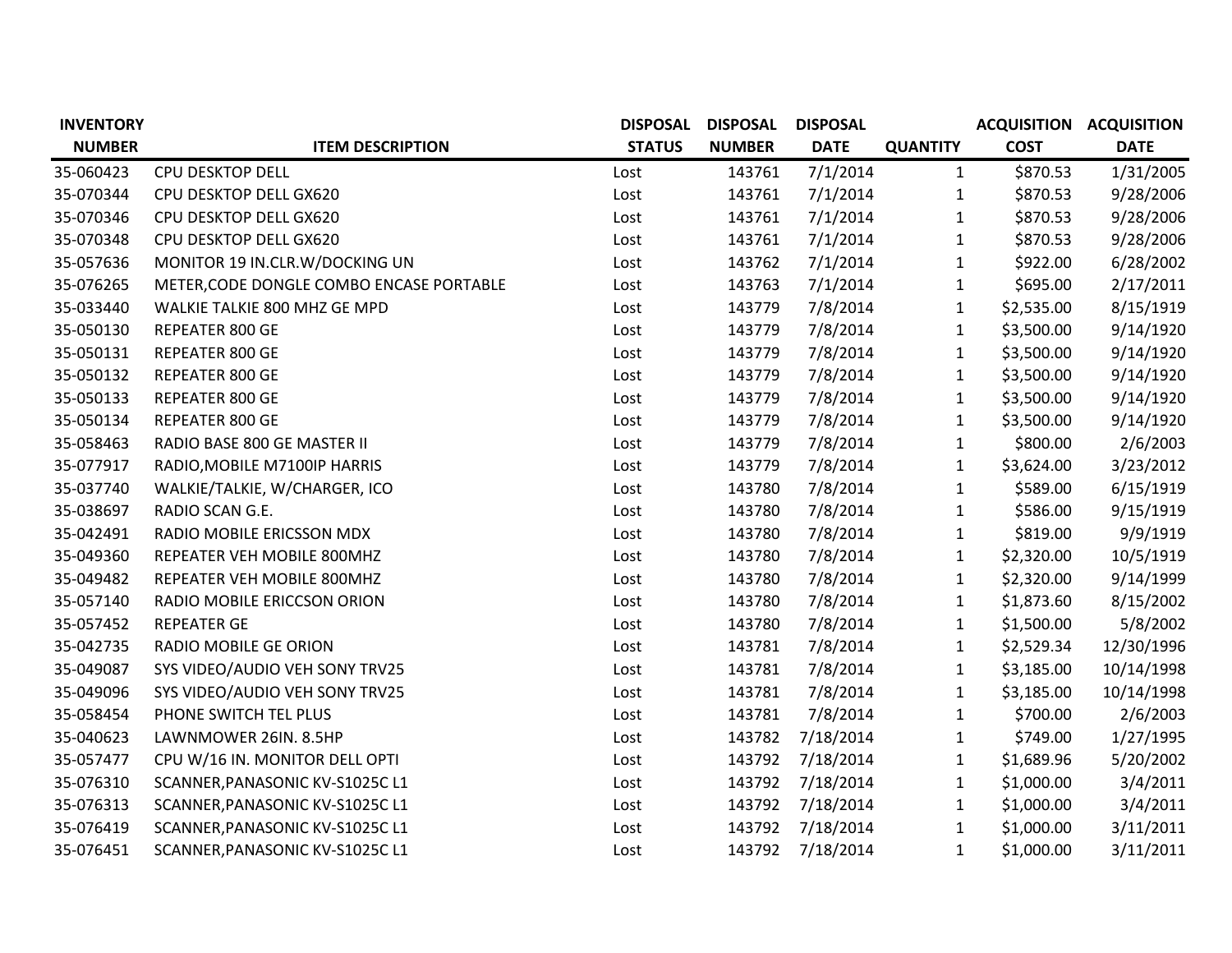| <b>INVENTORY</b> |                                         | <b>DISPOSAL</b> | <b>DISPOSAL</b> | <b>DISPOSAL</b> |                 | <b>ACQUISITION</b> | <b>ACQUISITION</b> |
|------------------|-----------------------------------------|-----------------|-----------------|-----------------|-----------------|--------------------|--------------------|
| <b>NUMBER</b>    | <b>ITEM DESCRIPTION</b>                 | <b>STATUS</b>   | <b>NUMBER</b>   | <b>DATE</b>     | <b>QUANTITY</b> | <b>COST</b>        | <b>DATE</b>        |
| 35-076452        | SCANNER, PANASONIC KV-S1025C L1         | Lost            | 143792          | 7/18/2014       | $\mathbf{1}$    | \$1,000.00         | 3/11/2011          |
| 35-076459        | SCANNER, PANASONIC KV-S1025C L1         | Lost            | 143792          | 7/18/2014       | $\mathbf{1}$    | \$1,000.00         | 3/11/2011          |
| 35-076506        | SCANNER, FUJITSU MODEL FI-60F L1        | Lost            | 143792          | 7/18/2014       | $\mathbf{1}$    | \$500.00           | 4/12/2011          |
| 35-076528        | SCANNER, FUJITSU MODEL FI-60F L1        | Lost            | 143792          | 7/18/2014       | $\mathbf{1}$    | \$500.00           | 4/12/2011          |
| 35-076540        | SCANNER, FUJITSU MODEL FI-60F L1        | Lost            | 143792          | 7/18/2014       | 1               | \$500.00           | 4/12/2011          |
| 35-076549        | SCANNER, FUJITSU MODEL FI-60F L1        | Lost            | 143792          | 7/18/2014       | $\mathbf{1}$    | \$500.00           | 4/12/2011          |
| 35-076599        | SCANNER, FUJITSU MODEL FI-60F L1        | Lost            | 143792          | 7/18/2014       | 1               | \$500.00           | 4/12/2011          |
| 35-076612        | SCANNER, FUJITSU MODEL FI-60F L1        | Lost            | 143792          | 7/18/2014       | 1               | \$500.00           | 4/12/2011          |
| 35-076638        | SCANNER, FUJITSU MODEL FI-60F L1        | Lost            | 143792          | 7/18/2014       | 1               | \$500.00           | 4/12/2011          |
| 35-050113        | <b>RADIO BASE GE</b>                    | Lost            | 143806          | 7/11/2014       | $\mathbf{1}$    | \$1,510.00         | 9/14/1920          |
| 35-050114        | <b>RADIO BASE GE</b>                    | Lost            | 143806          | 7/11/2014       | 1               | \$1,510.00         | 9/14/1920          |
| 35-050115        | <b>RADIO BASE GE</b>                    | Lost            | 143806          | 7/11/2014       | 1               | \$1,510.00         | 9/14/1920          |
| 35-050116        | <b>RADIO BASE GE</b>                    | Lost            | 143806          | 7/11/2014       | 1               | \$1,200.00         | 9/14/1920          |
| 35-074351        | Filing Cabinet, Pedestal                | Lost            | 143930          | 7/22/2014       | 1               | \$505.62           | 6/3/2009           |
| 35-073040        | Printer, HP, Laserjet P2015X            | Lost            | 144050          | 7/29/2014       | 1               | \$528.41           | 3/28/2008          |
| 35-073042        | Printer, HP, Laserjet P2015X            | Lost            | 144050          | 7/29/2014       | 1               | \$528.41           | 3/28/2008          |
| 35-077696        | LATITUDE 14.1 INTER CORE 2 DUO, 1GB RAM | Lost            | 144050          | 7/29/2014       | 1               | \$1,365.04         | 2/7/2008           |
| 35-057856        | RADIO MOBILE ERICCSON ORION             | Lost            | 144197          | 7/29/2014       | 1               | \$2,936.37         | 10/22/2002         |
| 35-061044        | <b>RADAR STALKER DSR</b>                | Lost            | 144197          | 7/29/2014       | $\mathbf{1}$    | \$2,650.00         | 8/25/2005          |
| 35-061993        | RADIO PORTABLE 800 MHZ M/A-COM          | Lost            | 144197          | 7/29/2014       | $\mathbf{1}$    | \$1,494.80         | 11/18/2005         |
| 35-073560        | Blue Light, Whelen, PL05.OWL            | Lost            | 144197          | 7/29/2014       | $\mathbf{1}$    | \$1,645.00         | 8/27/2008          |
| 35-076278        | <b>DOCKING STATION, HAVIS CF19</b>      | Lost            | 144321          | 8/4/2014        | $\mathbf{1}$    | \$678.88           | 2/24/2011          |
| 35-070088        | CPU LAPTOP DELL LATITUDE D610           | Lost            | 144323          | 8/4/2014        | $\mathbf{1}$    | \$1,365.04         | 7/20/2006          |
| 35-047787        | CAMCORDER VHS-C PANASONIC PV-A207       | Lost            | 144325          | 8/4/2014        | $\mathbf{1}$    | \$571.66           | 10/15/1997         |
| 35-077072        | <b>BOOKCASE W/OPEN SHELVES</b>          | Lost            | 144329          | 8/4/2014        | $\mathbf{1}$    | \$655.84           | 7/20/2011          |
| 35-046135        | SHOTGUN 12GA WINCHESTER 1300            | Stolen          | 144404          | 8/5/2014        | 1               | \$175.48           | 9/15/1997          |
| 35-066984        | RIFLE PATROL BUSHMASTER .223 CAL        | Stolen          | 144404          | 8/5/2014        | $\mathbf{1}$    | \$659.74           | 6/20/2006          |
| <b>Totals</b>    | 84                                      |                 |                 |                 |                 | \$146,115.90       |                    |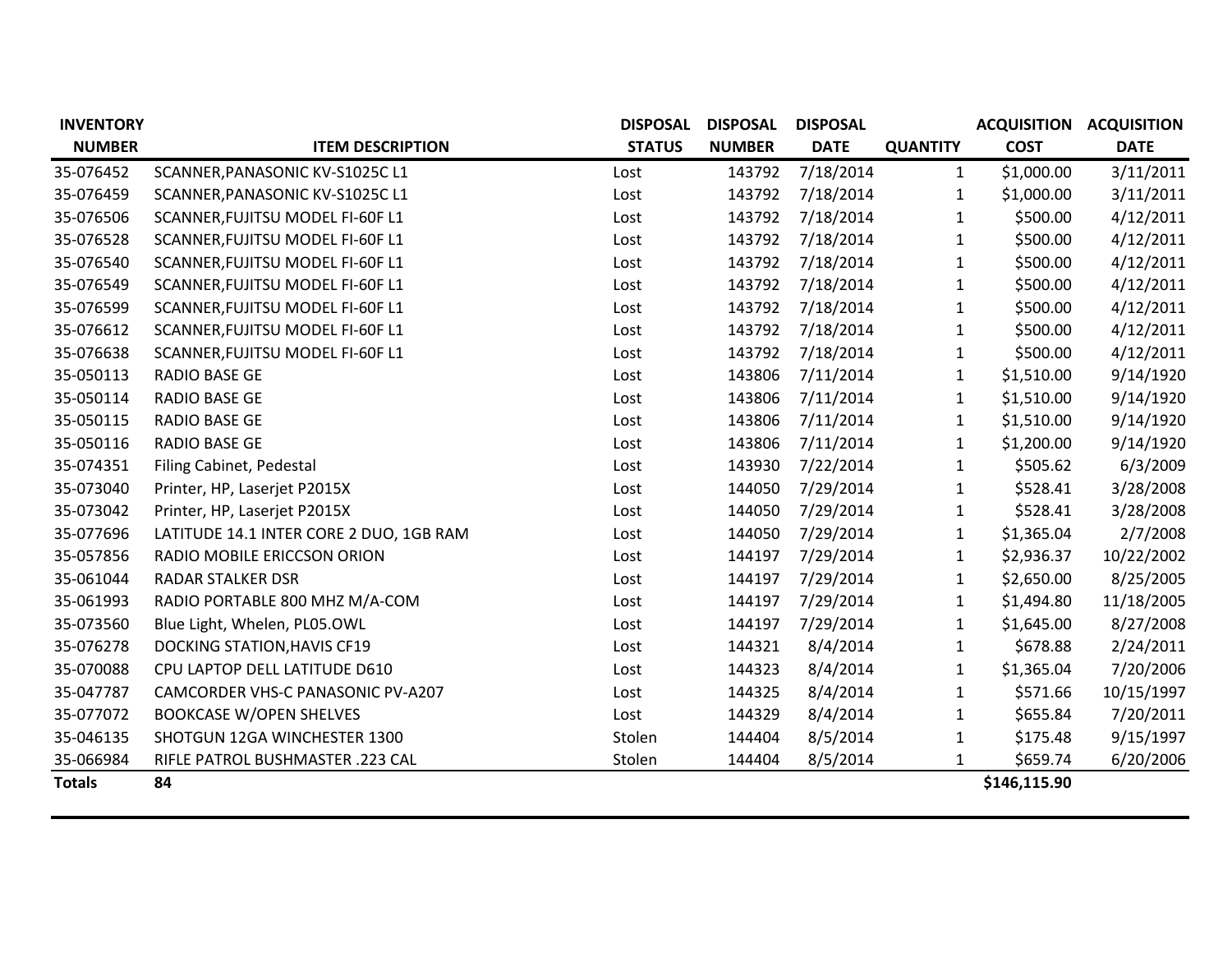| <b>INVENTORY</b> |                                                    | <b>DISPOSAL</b> | <b>DISPOSAL</b> | <b>DISPOSAL</b>   |                 | <b>ACQUISITION</b> | <b>ACQUISITION</b> |
|------------------|----------------------------------------------------|-----------------|-----------------|-------------------|-----------------|--------------------|--------------------|
| <b>NUMBER</b>    | <b>ITEM DESCRIPTION</b>                            | <b>STATUS</b>   | <b>NUMBER</b>   | <b>DATE</b>       | <b>QUANTITY</b> | <b>COST</b>        | <b>DATE</b>        |
|                  | <b>Public Service Commission (36)</b>              |                 |                 |                   |                 |                    |                    |
| 36-006047        | IPHONE 4S 8GB CELLULAR                             | Lost            | 144363          | 8/1/2014          | $\mathbf{1}$    | \$131.00           | 11/1/2013          |
| 36-004000        | <b>CHAIR-EXEC ARM LEATHER BLUE</b>                 | Lost            | 144930          | 9/23/2014         | $\mathbf{1}$    | \$709.00           | 2/1/1995           |
| 36-006091        | IPHONE 5S 16gb W/ CLEAR NAKED TOUCH CASE           | Stolen          | 144977          | 9/29/2014         | $\mathbf{1}$    | \$222.00           | 3/19/2014          |
| <b>Totals</b>    | $\overline{\mathbf{3}}$                            |                 |                 |                   |                 | \$1,062.00         |                    |
|                  | <b>ALABAMA TOURISM DEPARTMENT (39)</b>             |                 |                 |                   |                 |                    |                    |
| 39-001142        | <b>FACSIMILE MACHINE</b>                           | Lost            |                 | 140426 11/12/2013 | $\mathbf{1}$    | \$599.99           | 2/20/1998          |
| <b>Totals</b>    | $\mathbf{1}$                                       |                 |                 |                   |                 | \$599.99           |                    |
|                  | <b>Department of Revenue (40)</b>                  |                 |                 |                   |                 |                    |                    |
| 40-083008        | <b>APPLE IPHONE4S</b>                              | Lost            | 142017          | 3/11/2014         | $\mathbf{1}$    | \$99.99            | 11/30/2012         |
| <b>Totals</b>    | $\mathbf{1}$                                       |                 |                 |                   |                 | \$99.99            |                    |
|                  | <b>Department of Veterans Affairs (45)</b>         |                 |                 |                   |                 |                    |                    |
| 45-001035        | Dell Computer                                      | Destroyed       | 142877          | 5/1/2014          | $\mathbf{1}$    | \$716.64           | 2/5/2014           |
| 45-001060        | Dell computer                                      | Destroyed       | 142877          | 5/1/2014          | 1               | \$716.64           | 2/5/2014           |
| 45-001062        | Dell computer                                      | Destroyed       | 142877          | 5/1/2014          | $\mathbf{1}$    | \$716.64           | 2/5/2014           |
| 45-001051        | Dell computer                                      | Stolen          | 142911          | 5/2/2014          | 1               | \$716.64           | 2/5/2014           |
| <b>Totals</b>    | 4                                                  |                 |                 |                   |                 | \$2,866.56         |                    |
|                  | <b>ALABAMA STATE PORT AUTHORITY (47)</b>           |                 |                 |                   |                 |                    |                    |
| 47-032014        | SCALE ASCOM HASLER 10 LBS ELEC                     | Destroyed       | 143512          | 7/14/2014         | 1               | \$600.00           | 3/20/2000          |
| 47-032015        | MAIL MACHINE ASCOM HASLER 2201                     | Destroyed       | 143512          | 7/14/2014         | $\mathbf{1}$    | \$2,595.00         | 3/20/2000          |
| 47-033424        | POSTAGE METER AND SCALE                            | Destroyed       | 143512          | 7/14/2014         | 1               | \$4,050.00         | 12/26/2006         |
| 47-012233        | TESTER, AVO MEGGER DIGITAL BM-                     | Lost            | 144501          | 8/15/2014         | $\mathbf{1}$    | \$560.00           | 9/1/1998           |
| <b>Totals</b>    | 4                                                  |                 |                 |                   |                 | \$7,805.00         |                    |
|                  | <b>Geological Survey of Alabama (53)</b>           |                 |                 |                   |                 |                    |                    |
| 53-010101        | COMPUTER, LAPTOP LATITUDE E6420 NOTEBOOK WITH CASE | Stolen          | 141451          | 1/27/2014         | $\mathbf{1}$    | \$1,392.00         | 3/28/2012          |
| <b>Totals</b>    | $\mathbf{1}$                                       |                 |                 |                   |                 | \$1,392.00         |                    |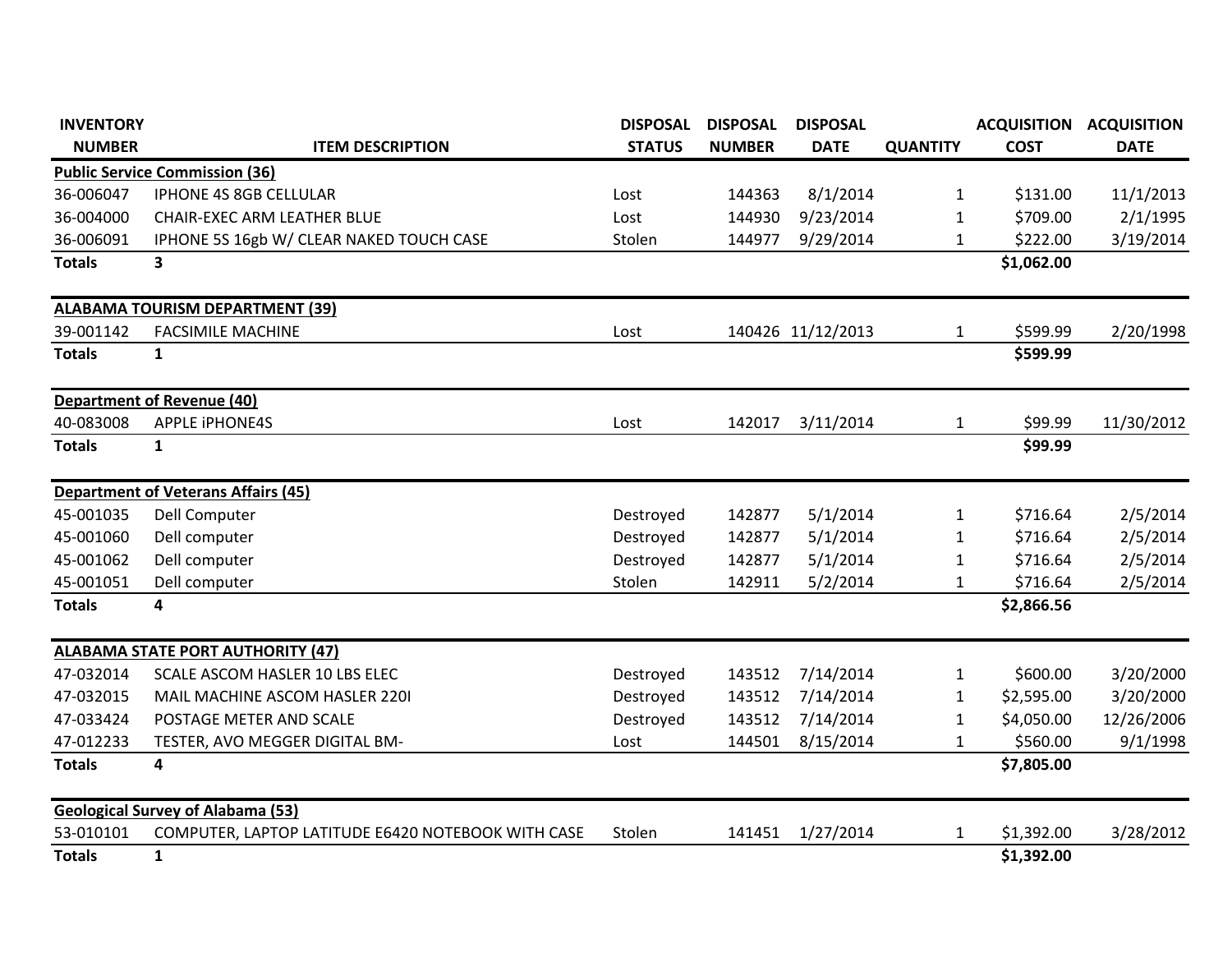| <b>INVENTORY</b><br><b>NUMBER</b> | <b>ITEM DESCRIPTION</b>                        | <b>DISPOSAL</b><br><b>STATUS</b> | <b>DISPOSAL</b><br><b>NUMBER</b> | <b>DISPOSAL</b><br><b>DATE</b> | <b>QUANTITY</b> | <b>ACQUISITION</b><br><b>COST</b> | <b>ACQUISITION</b><br><b>DATE</b> |
|-----------------------------------|------------------------------------------------|----------------------------------|----------------------------------|--------------------------------|-----------------|-----------------------------------|-----------------------------------|
|                                   |                                                |                                  |                                  |                                |                 |                                   |                                   |
|                                   | <b>Department of Conservation-Parks (54)</b>   |                                  |                                  |                                |                 |                                   |                                   |
| 54-084495                         | NIGHT VISION DEVICE SUPER VISION NVS           | Stolen                           | 140758                           | 2/27/2014                      | 1               | \$1,006.59                        | 9/19/2008                         |
| 54-090156                         | <b>BALLISTIC VEST PACA</b>                     | Stolen                           | 140758                           | 2/27/2014                      | 1               | \$652.02                          | 3/15/2012                         |
| 54-083407                         | <b>GENERATOR HONDA</b>                         | Stolen                           | 140852                           | 2/27/2014                      | 1               | \$1,079.00                        | 10/24/2006                        |
| 54-097407                         | <b>TRUCK FORD F150 2012</b>                    | Destroyed                        | 141895                           | 6/18/2014                      | $\mathbf{1}$    | \$24,086.00                       | 10/16/2012                        |
| 54-023696                         | LOCATOR MAGNETIC MEDAL DETECTO                 | Stolen                           | 142168                           | 4/4/2014                       | $\mathbf{1}$    | \$675.00                          | 4/15/1993                         |
| 54-080612                         | RADIO PORTABLE W/BATTERY & CHA                 | Lost                             | 142763                           | 7/7/2014                       | 1               | \$686.00                          | 8/23/1999                         |
| 54-067502                         | COMPUTER LAPTOP DELL INSPIRON 1200 NOTEBOOK    | Lost                             | 142856                           | 9/11/2014                      | 1               | \$650.00                          | 3/1/2007                          |
| 54-099306                         | POWER INVERTER GENERAC 2000 WATT               | Stolen                           | 143612                           | 7/28/2014                      | 1               | \$673.91                          | 4/1/2014                          |
| 54-002937                         | <b>SHOTGUN REMINGTON 12 GAUGE</b>              | Stolen                           | 143613                           | 7/23/2014                      | 1               | \$228.00                          | 7/15/1989                         |
| 54-090034                         | <b>VEST BULLETPROOF PACA</b>                   | Stolen                           | 143613                           | 7/23/2014                      | $\mathbf{1}$    | \$652.02                          | 9/16/2010                         |
| 54-090437                         | RIFLE S&W M4 .223 CAL                          | Stolen                           | 143613                           | 7/23/2014                      | 1               | \$755.50                          | 1/22/2014                         |
| 54-084418                         | <b>CAMERA VIDEO</b>                            | Lost                             | 144817                           | 9/5/2014                       | 1               | \$705.95                          | 7/31/2008                         |
| <b>Totals</b>                     | 12                                             |                                  |                                  |                                |                 | \$31,849.99                       |                                   |
|                                   | <b>Finance Building Authority (70)</b>         |                                  |                                  |                                |                 |                                   |                                   |
| 70-000752                         | PRESSURE WASHER                                | Stolen                           |                                  | 135889 10/22/2013              | 1               | \$1,449.99                        | 10/31/2007                        |
| <b>Totals</b>                     | $\mathbf{1}$                                   |                                  |                                  |                                |                 | \$1,449.99                        |                                   |
|                                   | Alabama Dept. of Environmental Management (74) |                                  |                                  |                                |                 |                                   |                                   |
| 74-014715                         | <b>RANGE FINDER</b>                            | Lost                             | 140230                           | 10/25/2013                     | 1               | \$239.00                          | 3/17/2005                         |
| 74-017585                         | Digital Camera Canon PowerShot SX130IS         | Destroyed                        | 140941                           | 12/30/2013                     | 1               | \$199.99                          | 3/28/2011                         |
| 74-013298                         | <b>CIRCULAR SAW</b>                            | Stolen                           | 143321                           | 7/21/2014                      | 1               | \$269.00                          | 5/28/2002                         |
| 74-016320                         | <b>DRILL POWER</b>                             | Stolen                           | 143321                           | 7/21/2014                      | 1               | \$269.10                          | 12/31/2007                        |
| 74-017634                         | Hammer Drill Dewalt D25223                     | Stolen                           | 143321                           | 7/21/2014                      | $\mathbf{1}$    | \$235.00                          | 5/9/2011                          |
| 74-017064                         | Multi Parameter Water Quality Logger           | Stolen                           | 144829                           | 9/15/2014                      | 1               | \$7,317.00                        | 12/2/2009                         |
| 74-016494                         | Camera Digital Nikon Coolpix L18               | Lost                             | 144872                           | 9/15/2014                      | 1               | \$129.99                          | 7/22/2008                         |
| <b>Totals</b>                     | $\overline{7}$                                 |                                  |                                  |                                |                 | \$8,659.08                        |                                   |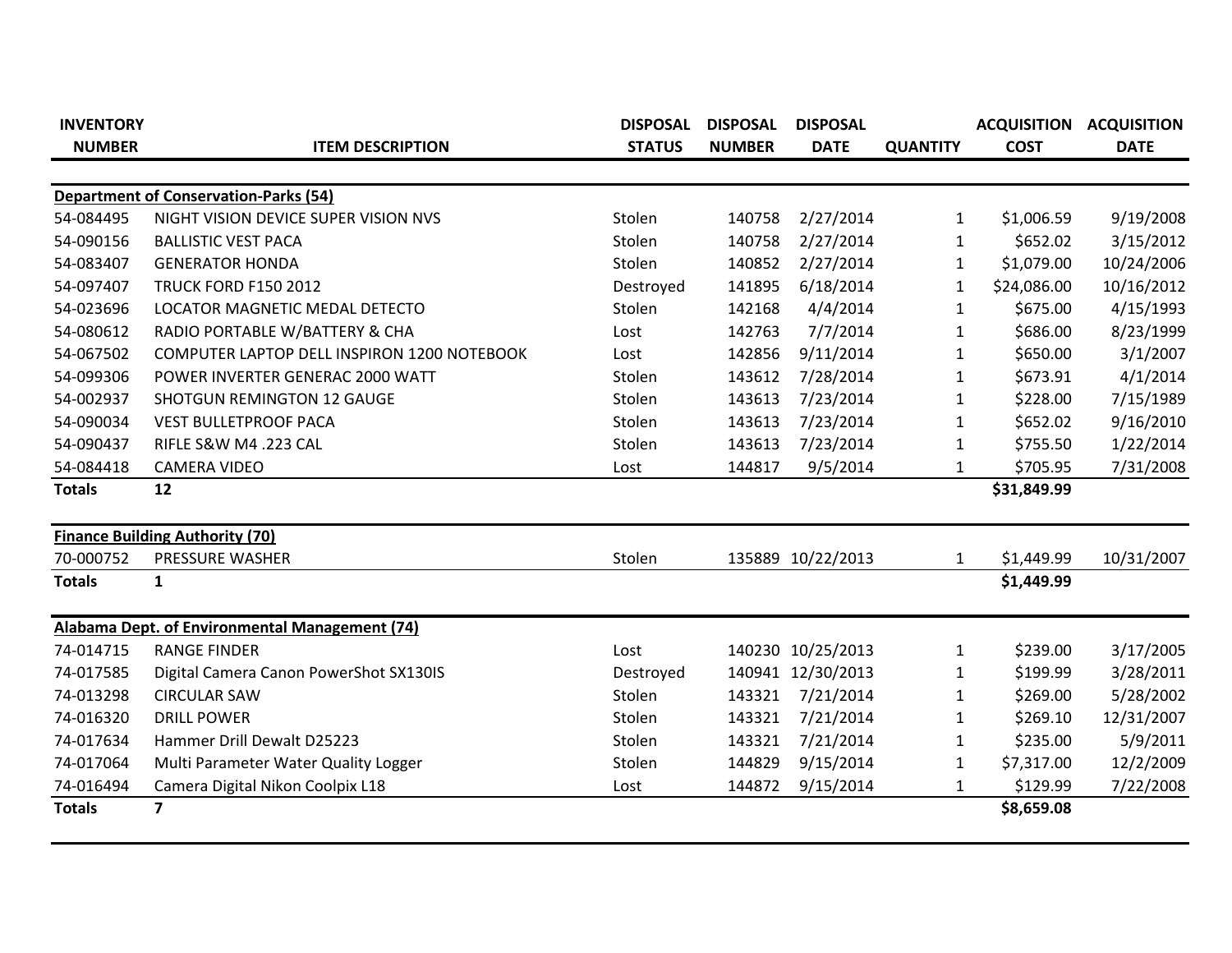| <b>INVENTORY</b>                  |                                                        | <b>DISPOSAL</b> | <b>DISPOSAL</b> | <b>DISPOSAL</b>   |                 | <b>ACQUISITION</b> | <b>ACQUISITION</b> |
|-----------------------------------|--------------------------------------------------------|-----------------|-----------------|-------------------|-----------------|--------------------|--------------------|
| <b>NUMBER</b>                     | <b>ITEM DESCRIPTION</b>                                | <b>STATUS</b>   | <b>NUMBER</b>   | <b>DATE</b>       | <b>QUANTITY</b> | <b>COST</b>        | <b>DATE</b>        |
| <b>Youth Services (83)</b>        |                                                        |                 |                 |                   |                 |                    |                    |
| 83-053647                         | <b>COMPUTER DELL THIN CLIENT</b>                       | Destroyed       | 144870          | 9/15/2014         | $\mathbf{1}$    | \$675.78           | 9/15/2004          |
| 83-053674                         | <b>PRINTER</b>                                         | Destroyed       | 144870          | 9/15/2014         | $\mathbf{1}$    | \$899.00           | 9/15/2004          |
| 83-047788                         | ETHERNET SWITCH 2940                                   | Destroyed       | 144870          | 9/15/2014         | $\mathbf{1}$    | \$596.00           | 9/8/2005           |
| <b>Totals</b>                     | 3                                                      |                 |                 |                   |                 | \$2,170.78         |                    |
|                                   | <b>Historical Commission (88)</b>                      |                 |                 |                   |                 |                    |                    |
| 88-005243                         | DISPLAY-CASE DISPLAY TABLE MOD                         | Lost            |                 | 140191 10/22/2013 | $\mathbf{1}$    | \$400.00           | 6/15/1976          |
| 88-008645                         | SURGE PROTECTOR, TVSS SP12 120                         | Lost            | 140358          | 4/11/2014         | $\mathbf{1}$    | \$121.00           | 8/15/1989          |
| 88-008637                         | SURGE PROTECTOR, TVSS SP12 120                         | Lost            | 140395          | 11/8/2013         | $\mathbf{1}$    | \$121.00           | 8/15/1989          |
| 88-008656                         | -SURGE PROTECTOR, TVSS SP12 120                        | Lost            | 140395          | 11/8/2013         | $\mathbf{1}$    | \$121.00           | 8/15/1989          |
| 88-008740                         | FILE, STORAGE, TAPE-RACK, W/15                         | Lost            | 140395          | 11/8/2013         | $\mathbf{1}$    | \$419.00           | 5/15/1990          |
| 88-009226                         | CAMERA LENS28-70 MACRO ZOOM                            | Lost            | 140395          | 11/8/2013         | $\mathbf{1}$    | \$470.00           | 2/8/1996           |
| 88-04168Y                         | SIIG USB MINI MULTIMEDIA KEYBOARD FOR COMPUTER #988119 | Lost            | 140529          | 11/19/2013        | $\mathbf{1}$    | \$24.00            | 7/26/2011          |
| 88-005207                         | FILE, LGL-CAB FILE 2 DR LGL JASPER                     | Lost            | 140670          | 11/26/2013        | $\mathbf{1}$    | \$205.00           | 4/15/1975          |
| 88-005993                         | <b>SIMPLEX TIME RECORDER</b>                           | Lost            | 141282          | 4/11/2014         | $\mathbf{1}$    | \$307.00           | 4/15/1988          |
| 88-04977A                         | HP JETDIRECT BOX ON PRINTER, 200M                      | Lost            | 141282          | 4/11/2014         | $\mathbf{1}$    | \$198.00           | 5/30/2002          |
| 88-06536G                         | 10" MITRE SAW, DEWALT                                  | Lost            | 141282          | 4/11/2014         | $\mathbf{1}$    | \$229.00           | 4/6/2001           |
| 88-06465G                         | <b>2-TIER SPRAY RACK</b>                               | Lost            | 141282          | 4/11/2014         | $\mathbf{1}$    | \$150.00           | 6/25/2001          |
| 88-D00050                         | SILVER CENTERPIECE CHARIOT W/ANGEL, VICTORIAN FANTASY  | Stolen          | 144712          | 9/3/2014          | $\mathbf{1}$    | \$550.00           | 9/1/2009           |
| <b>Totals</b>                     | 13                                                     |                 |                 |                   |                 | \$3,315.00         |                    |
| <b>Medicaid Agency (89)</b>       |                                                        |                 |                 |                   |                 |                    |                    |
| 89-012726                         | MONITOR, DELL E172FP, FLAT PANEL                       | Lost            |                 | 141002 12/30/2013 | $\mathbf{1}$    | \$429.00           | 5/4/2004           |
| 89-017600                         | TABLET, PERSONAL COMPUTER, FUJITSU T900                | Lost            |                 | 141002 12/30/2013 | $\mathbf{1}$    | \$1,743.50         | 9/2/2010           |
| 89-018312                         | CPU, DELL OPTIPLEX 790 SMALL FORM FACTOR PSU           | Lost            |                 | 141002 12/30/2013 | 1               | \$865.00           | 8/17/2011          |
| <b>Totals</b>                     | $\overline{\mathbf{3}}$                                |                 |                 |                   |                 | \$3,037.50         |                    |
| <b>Children's Trust Fund (90)</b> |                                                        |                 |                 |                   |                 |                    |                    |
| 90-000256                         | HP NOTEBOOK COMPAQ 6710B                               | Stolen          | 144926          | 9/23/2014         | 1               | \$1,508.00         | 1/16/2008          |
| <b>Totals</b>                     | $\mathbf{1}$                                           |                 |                 |                   |                 | \$1,508.00         |                    |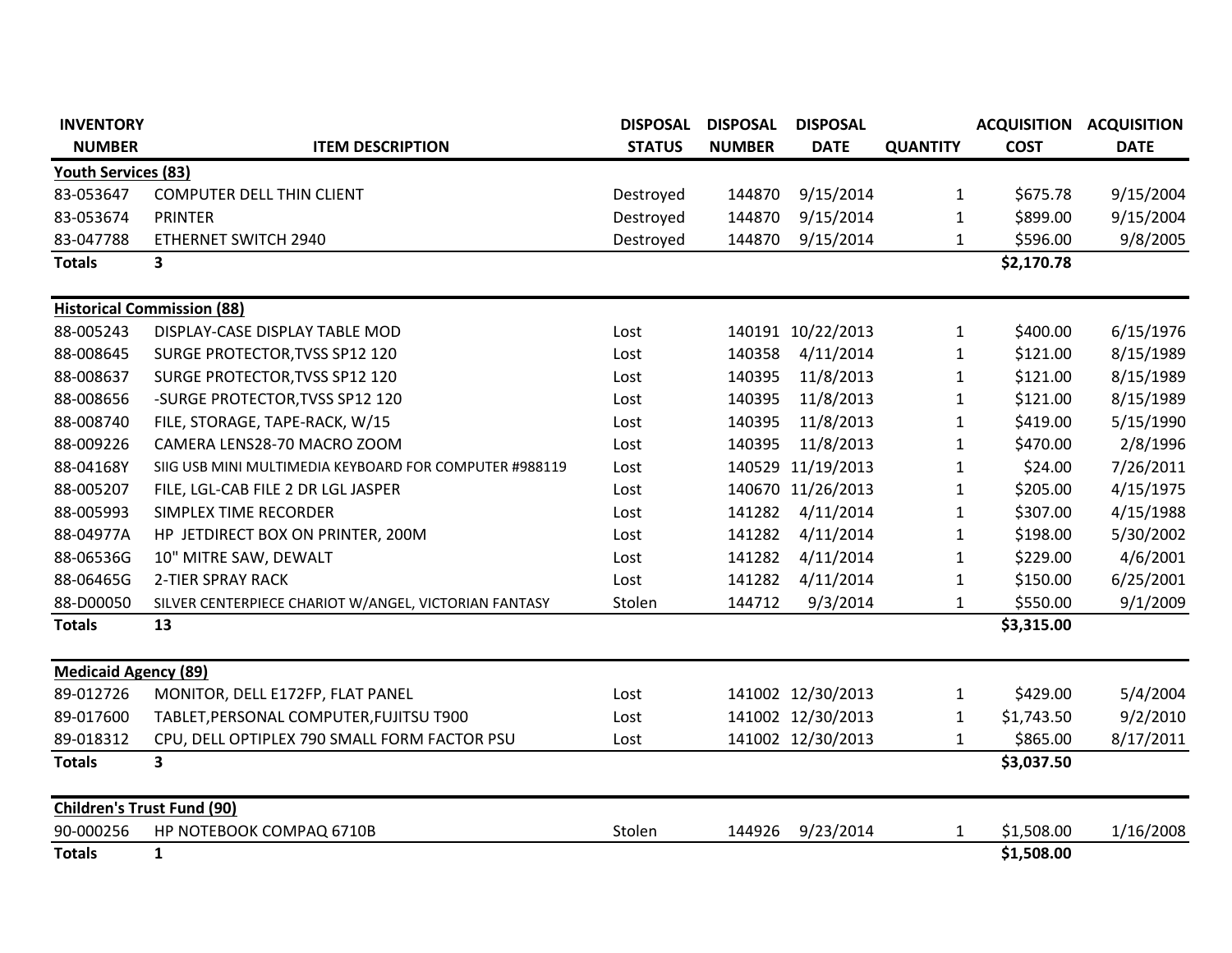| <b>INVENTORY</b>                |                                             | <b>DISPOSAL</b> | <b>DISPOSAL</b> | <b>DISPOSAL</b>   |                 | <b>ACQUISITION</b> | <b>ACQUISITION</b> |
|---------------------------------|---------------------------------------------|-----------------|-----------------|-------------------|-----------------|--------------------|--------------------|
| <b>NUMBER</b>                   | <b>ITEM DESCRIPTION</b>                     | <b>STATUS</b>   | <b>NUMBER</b>   | <b>DATE</b>       | <b>QUANTITY</b> | <b>COST</b>        | <b>DATE</b>        |
|                                 |                                             |                 |                 |                   |                 |                    |                    |
|                                 | Alabama Space & Rocket Center (92)          |                 |                 |                   |                 |                    |                    |
| 92-010441                       | Ipad                                        | Stolen          | 140625          | 12/5/2013         | $\mathbf{1}$    | \$500.00           | 4/23/2012          |
| 92-010578                       | Tablet                                      | Stolen          | 141734          | 2/20/2014         | $\mathbf{1}$    | \$197.27           | 8/22/2013          |
| <b>Totals</b>                   | $2^{\circ}$                                 |                 |                 |                   |                 | \$697.27           |                    |
|                                 | <b>Board of Medical Examiners (96)</b>      |                 |                 |                   |                 |                    |                    |
| 96-000749                       | <b>WEAPON, PISTOL</b>                       | Stolen          |                 | 140476 11/25/2013 | $\mathbf{1}$    | \$105.00           | 11/22/2002         |
| 96-000954                       | <b>GPS</b>                                  | Lost            |                 | 141003 12/30/2013 | 1               | \$549.00           | 1/1/2006           |
| <b>Totals</b>                   | $\overline{2}$                              |                 |                 |                   |                 | \$654.00           |                    |
|                                 | <b>Board of Counseling (97)</b>             |                 |                 |                   |                 |                    |                    |
| 97-000139                       | Laptop Computer                             | Lost            | 141141          | 1/9/2014          | $\mathbf{1}$    | \$1,347.71         | 2/21/2012          |
| <b>Totals</b>                   | 1                                           |                 |                 |                   |                 | \$1,347.71         |                    |
|                                 | <b>Finance Motor Pool (99)</b>              |                 |                 |                   |                 |                    |                    |
| 99-002411                       | 2008 CHEVROLET IMPALA, FLEX FUEL            | Destroyed       | 143278          | 6/20/2014         | 1               | \$15,523.43        | 4/25/2008          |
| <b>Totals</b>                   | $\mathbf{1}$                                |                 |                 |                   |                 | \$15,523.43        |                    |
|                                 | <b>ADMINISTRATIVE OFFICE OF COURTS (AC)</b> |                 |                 |                   |                 |                    |                    |
| AC-016379                       | <b>LAPTOP</b>                               | Stolen          |                 | 140301 10/31/2013 | $\mathbf{1}$    | \$1,430.07         | 8/14/2008          |
| AC-016876                       | <b>LAPTOP</b>                               | Stolen          | 140489          | 4/2/2014          | 1               | \$1,357.00         | 7/23/2009          |
| <b>Totals</b>                   | $\overline{2}$                              |                 |                 |                   |                 | \$2,787.07         |                    |
| <b>School of Fine Arts (AF)</b> |                                             |                 |                 |                   |                 |                    |                    |
| AF-500192                       | Lenovo Laptop                               | Stolen          |                 | 135031 10/30/2013 | $\mathbf{1}$    | \$926.80           | 7/15/2006          |
| AF-500196                       | Foreign Lenovo Laptop (LMiller)             | Stolen          |                 | 135031 10/30/2013 | 1               | \$929.80           | 7/15/2006          |
| AF-500198                       | Lenovo Laptop                               | Stolen          |                 | 135031 10/30/2013 | 1               | \$926.80           | 7/15/2006          |
| AF-500278                       | AccessTablet7                               | Stolen          |                 | 135031 10/30/2013 | 1               | \$1,350.00         | 6/30/2009          |
| AF-500397                       | DELL LATITUDE ATG D620 LAPTOP               | Stolen          |                 | 135031 10/30/2013 | 1               | \$1,678.06         | 8/8/2007           |
| <b>Totals</b>                   | 5                                           |                 |                 |                   |                 | \$5,811.46         |                    |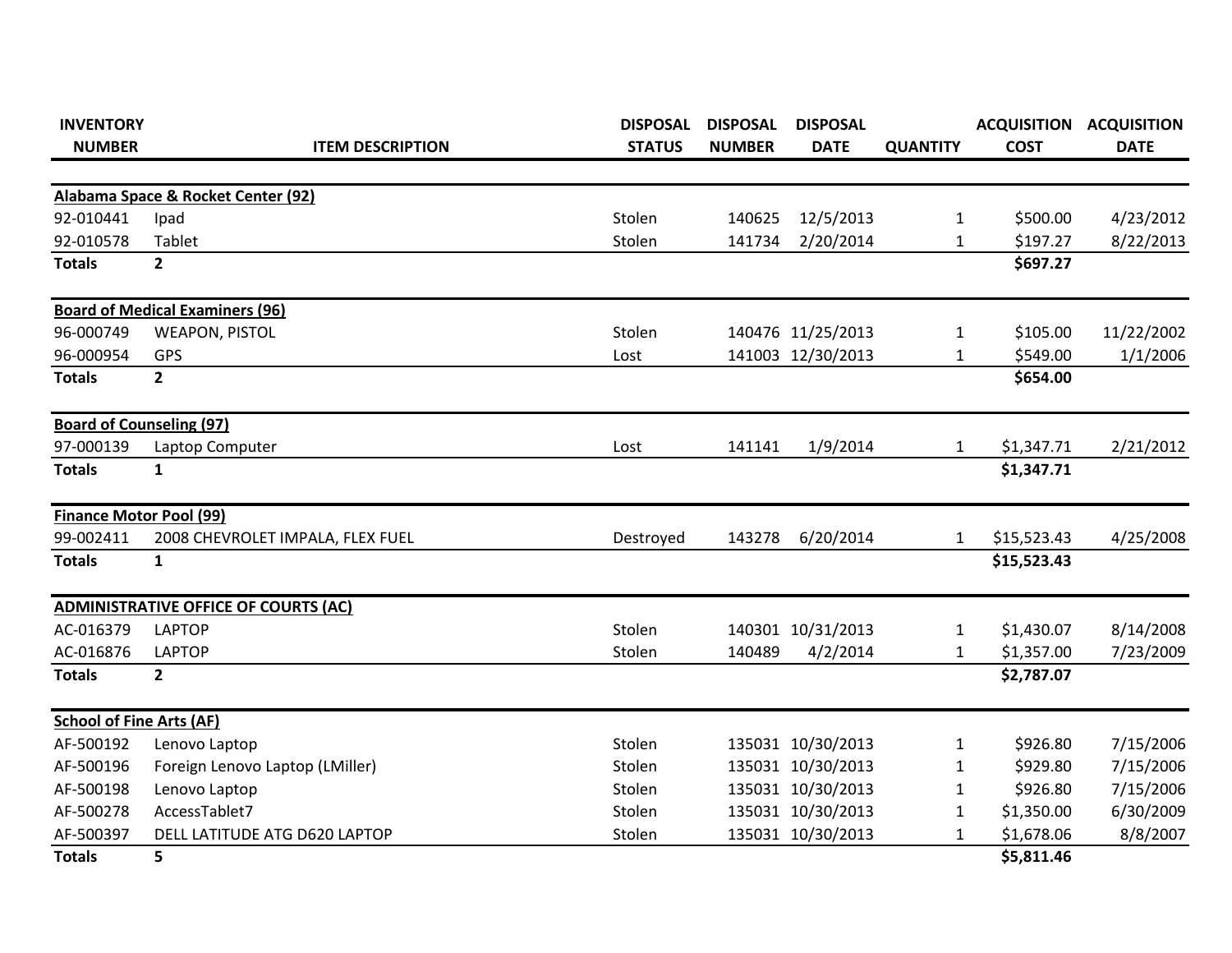| <b>INVENTORY</b> |                                                                  | <b>DISPOSAL</b> | <b>DISPOSAL</b> | <b>DISPOSAL</b> |                 | <b>ACQUISITION</b> | <b>ACQUISITION</b> |
|------------------|------------------------------------------------------------------|-----------------|-----------------|-----------------|-----------------|--------------------|--------------------|
| <b>NUMBER</b>    | <b>ITEM DESCRIPTION</b>                                          | <b>STATUS</b>   | <b>NUMBER</b>   | <b>DATE</b>     | <b>QUANTITY</b> | <b>COST</b>        | <b>DATE</b>        |
|                  |                                                                  |                 |                 |                 |                 |                    |                    |
|                  | PLUMBERS AND GAS FITTERS EXAMINING BOARD (AW)                    |                 |                 |                 |                 |                    |                    |
| AW-000491        | APPLE IPAD WITH RETINA DISPLAY WI-FI & AT&T CELLUAR 128GB Stolen |                 | 135582          | 10/4/2013       | 1               | \$930.00           | 5/1/2013           |
| AW-000410        | <b>LASERJET PRINTER</b>                                          | Lost            | 143457          | 6/30/2014       | 1               | \$539.00           | 8/25/2005          |
| <b>Totals</b>    | $\overline{2}$                                                   |                 |                 |                 |                 | \$1,469.00         |                    |
|                  | <b>Battleship Memorial Park (BA)</b>                             |                 |                 |                 |                 |                    |                    |
| BA-000772        | <b>CPU</b>                                                       | Lost            | 140465          | 1/15/2014       | 1               | \$999.00           | 3/29/2006          |
| BA-000767        | <b>CPU</b>                                                       | Lost            | 140601          | 1/15/2014       | $\mathbf{1}$    | \$1,295.00         | 3/29/2006          |
| <b>Totals</b>    | $\mathbf{2}$                                                     |                 |                 |                 |                 | \$2,294.00         |                    |
|                  | Alabama Music Hall of Fame (BF)                                  |                 |                 |                 |                 |                    |                    |
| BF-000233        | <b>CLEANER-STEAM CLEANER</b>                                     | Lost            | 142867          | 5/1/2014        | 1               | \$1,461.50         | 8/18/1997          |
| <b>Totals</b>    | 1                                                                |                 |                 |                 |                 | \$1,461.50         |                    |
|                  | <b>School of Math and Science (BJ)</b>                           |                 |                 |                 |                 |                    |                    |
| BJ-001814        | <b>MP-6 POWERED MIXER</b>                                        | Lost            | 143948          | 7/17/2014       | 1               | \$559.00           | 10/16/2000         |
| BJ-001777        | MULTIMEDIA PROJECTOR                                             | Lost            | 143948          | 7/17/2014       | 1               | \$2,333.34         | 8/14/2000          |
| BJ-001689        | <b>COMPUTER TOWER</b>                                            | Lost            | 143948          | 7/17/2014       | 1               | \$850.00           | 7/7/1997           |
| BJ-001693        | <b>EXECUTIVE CHAIR</b>                                           | Lost            | 143948          | 7/17/2014       | 1               | \$501.00           | 10/21/1997         |
| BJ-000280        | LIQUID NITROGEN DEWAR                                            | Lost            | 143948          | 7/17/2014       | 1               | \$750.00           | 11/15/1992         |
| BJ-002071        | Computer                                                         | Lost            | 143948          | 7/17/2014       | 1               | \$1,399.00         | 12/10/2008         |
| <b>Totals</b>    | 6                                                                |                 |                 |                 |                 | \$6,392.34         |                    |
|                  | <b>Supreme Court Law Library (BM)</b>                            |                 |                 |                 |                 |                    |                    |
| BM-000695        | projector not mounted sits on table                              | Lost            | 135876          | 11/4/2013       | 1               | \$2,895.00         | 5/22/2003          |
| <b>Totals</b>    | 1                                                                |                 |                 |                 |                 | \$2,895.00         |                    |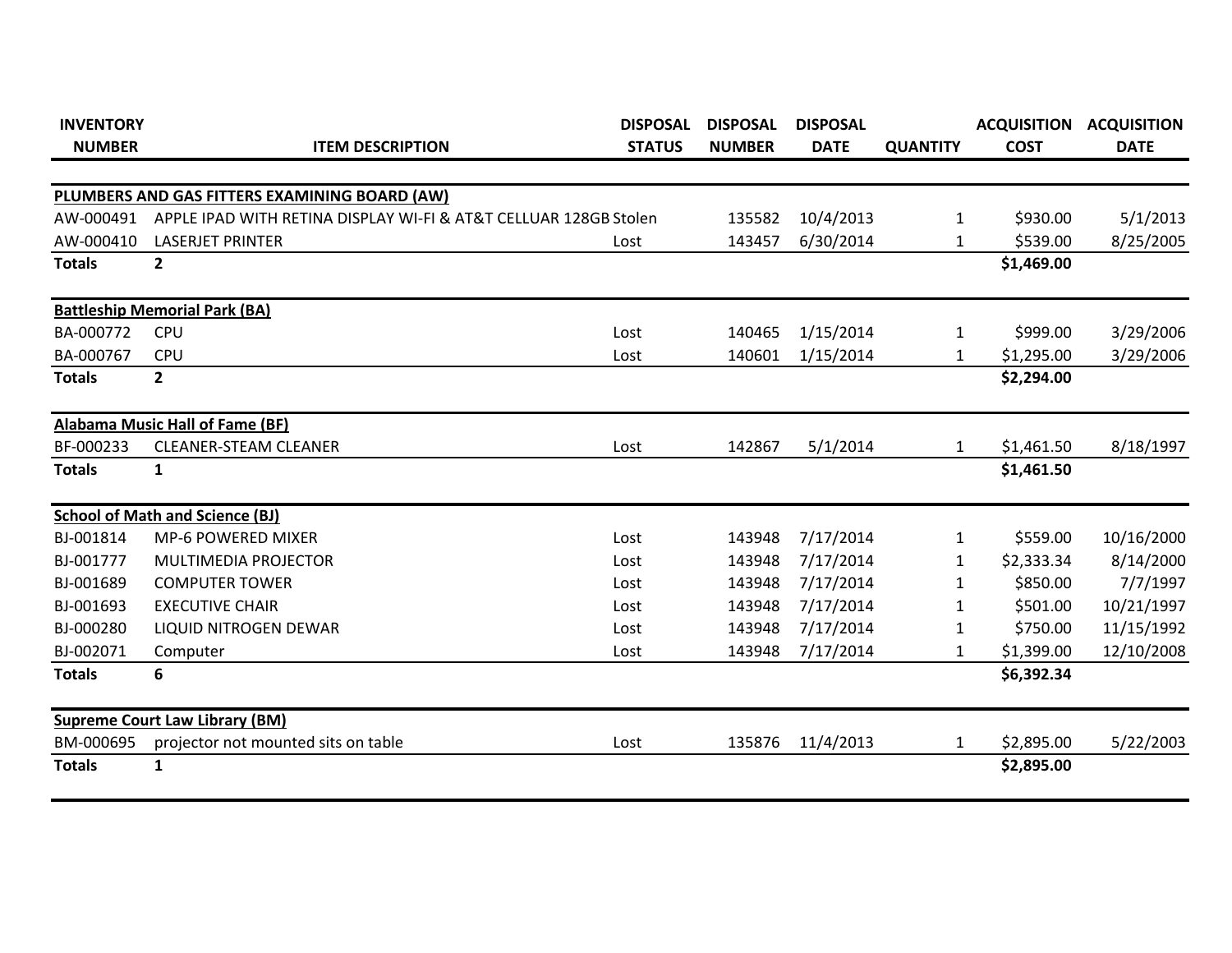| <b>INVENTORY</b>                               |                                                   | <b>DISPOSAL</b> | <b>DISPOSAL</b> | <b>DISPOSAL</b>   |                 |             | <b>ACQUISITION ACQUISITION</b> |  |  |  |  |  |
|------------------------------------------------|---------------------------------------------------|-----------------|-----------------|-------------------|-----------------|-------------|--------------------------------|--|--|--|--|--|
| <b>NUMBER</b>                                  | <b>ITEM DESCRIPTION</b>                           | <b>STATUS</b>   | <b>NUMBER</b>   | <b>DATE</b>       | <b>QUANTITY</b> | <b>COST</b> | <b>DATE</b>                    |  |  |  |  |  |
| DEPARTMENT OF TRANSPORTATION-HIGHWAY DEPT (HD) |                                                   |                 |                 |                   |                 |             |                                |  |  |  |  |  |
| HD-085021                                      | COMPUTER, LAPTOP                                  | Stolen          | AM14021         | 10/22/2013        | $\mathbf{1}$    | \$3,138.00  | 12/12/2008                     |  |  |  |  |  |
| HD-087869                                      | SWITCH, VPN\CLIENT SECURITY                       | Stolen          | AM14060         | 12/9/2013         | 1               | \$849.50    | 10/14/2010                     |  |  |  |  |  |
| <b>Totals</b>                                  | $2^{\circ}$                                       |                 |                 |                   |                 | \$3,987.50  |                                |  |  |  |  |  |
|                                                |                                                   |                 |                 |                   |                 |             |                                |  |  |  |  |  |
|                                                | <b>Department of Rehabilitation Services (RS)</b> |                 |                 |                   |                 |             |                                |  |  |  |  |  |
| RS-215394                                      | <b>ICE MACHINE</b>                                | Lost            |                 | 140363 11/18/2013 | $\mathbf{1}$    | \$1,822.00  | 9/10/2001                      |  |  |  |  |  |
| RS-210834                                      | <b>AIR CONDITIONER</b>                            | Lost            |                 | 140363 11/18/2013 | $\mathbf{1}$    | \$595.00    | 5/18/1998                      |  |  |  |  |  |
| RS-206358                                      | <b>MICROWAVE</b>                                  | Lost            |                 | 140363 11/18/2013 | 1               | \$754.00    | 2/2/2000                       |  |  |  |  |  |
| RS-114787                                      | <b>MICROWAVE</b>                                  | Lost            |                 | 140363 11/18/2013 | $\mathbf{1}$    | \$695.00    | 1/1/1986                       |  |  |  |  |  |
| RS-114328                                      | <b>COIN SORTER</b>                                | Lost            |                 | 140363 11/18/2013 | $\mathbf{1}$    | \$686.00    | 1/1/1988                       |  |  |  |  |  |
| RS-110802                                      | <b>VENDING MACHINE, SNACK</b>                     | Lost            |                 | 140363 11/18/2013 | $\mathbf{1}$    | \$2,495.00  | 8/1/1991                       |  |  |  |  |  |
| RS-108796                                      | <b>COIN COUNTER</b>                               | Lost            |                 | 140363 11/18/2013 | $\mathbf{1}$    | \$769.00    | 1/7/1997                       |  |  |  |  |  |
| RS-106356                                      | <b>COIN SORTER</b>                                | Lost            |                 | 140363 11/18/2013 | 1               | \$745.00    | 6/1/1992                       |  |  |  |  |  |
| RS-106365                                      | <b>COIN COUNTER</b>                               | Lost            |                 | 140363 11/18/2013 | $\mathbf{1}$    | \$776.00    | 5/1/1994                       |  |  |  |  |  |
| RS-104307                                      | <b>CALCULATOR CANON</b>                           | Lost            |                 | 140363 11/18/2013 | 1               | \$649.00    | 11/1/1991                      |  |  |  |  |  |
| RS-216101                                      | <b>COIN SORTER</b>                                | Lost            |                 | 140363 11/18/2013 | $\mathbf{1}$    | \$826.00    | 3/7/2003                       |  |  |  |  |  |
| RS-216567                                      | <b>MICROWAVE</b>                                  | Lost            |                 | 140363 11/18/2013 | 1               | \$663.00    | 3/19/2004                      |  |  |  |  |  |
| RS-217831                                      | PORTABLE ELECTRIC SORTER                          | Lost            |                 | 140363 11/18/2013 | $\mathbf{1}$    | \$1,030.00  | 12/19/2006                     |  |  |  |  |  |
| RS-217888                                      | PORTABLE COIN SORTER                              | Lost            |                 | 140363 11/18/2013 | $\mathbf{1}$    | \$1,030.00  | 2/6/2007                       |  |  |  |  |  |
| RS-113462                                      | <b>DESK SENIOR EXECUTIVE</b>                      | Lost            |                 | 140371 11/18/2013 | $\mathbf{1}$    | \$813.00    | 4/21/1997                      |  |  |  |  |  |
| RS-104031                                      | <b>BOARD 51" SUPINE</b>                           | Lost            |                 | 140371 11/18/2013 | $\mathbf{1}$    | \$985.00    | 9/1/1994                       |  |  |  |  |  |
| RS-207878                                      | DELL CPU/OPTIPLEX GX260/MT P4                     | Lost            |                 | 140371 11/18/2013 | $\mathbf{1}$    | \$835.00    | 9/10/2002                      |  |  |  |  |  |
| RS-217600                                      | <b>FAX MACHINE</b>                                | Lost            |                 | 140371 11/18/2013 | $\mathbf{1}$    | \$613.00    | 6/26/2006                      |  |  |  |  |  |
| RS-301672                                      | ELITEBOOK 8460P LAPTOP                            | Lost            |                 | 140371 11/18/2013 | $\mathbf{1}$    | \$1,109.00  | 5/2/2012                       |  |  |  |  |  |
| RS-206784                                      | <b>REFRIGERATOR. BEP</b>                          | Stolen          |                 | 140372 11/18/2013 | $\mathbf{1}$    | \$550.00    | 8/8/2000                       |  |  |  |  |  |
| RS-104134                                      | POOL TABLE, DYNAMO                                | Stolen          |                 | 140372 11/18/2013 | $\mathbf{1}$    | \$1,520.00  | 2/26/1999                      |  |  |  |  |  |
| RS-215630                                      | <b>COIN COUNTER</b>                               | Stolen          |                 | 140372 11/18/2013 | $\mathbf{1}$    | \$806.00    | 3/26/2002                      |  |  |  |  |  |
| RS-216076                                      | <b>MICROWAVE</b>                                  | Stolen          |                 | 140372 11/18/2013 | 1               | \$665.00    | 3/26/2003                      |  |  |  |  |  |
| RS-110572                                      | <b>VENDING MACHINE, COMBINATION</b>               | Lost            |                 | 140416 11/18/2013 | $\mathbf{1}$    | \$3,622.00  | 8/20/1997                      |  |  |  |  |  |
| RS-109411                                      | <b>TV/VCR COMBINATION</b>                         | Lost            |                 | 140416 11/18/2013 | $\mathbf{1}$    | \$558.50    | 9/1/1989                       |  |  |  |  |  |